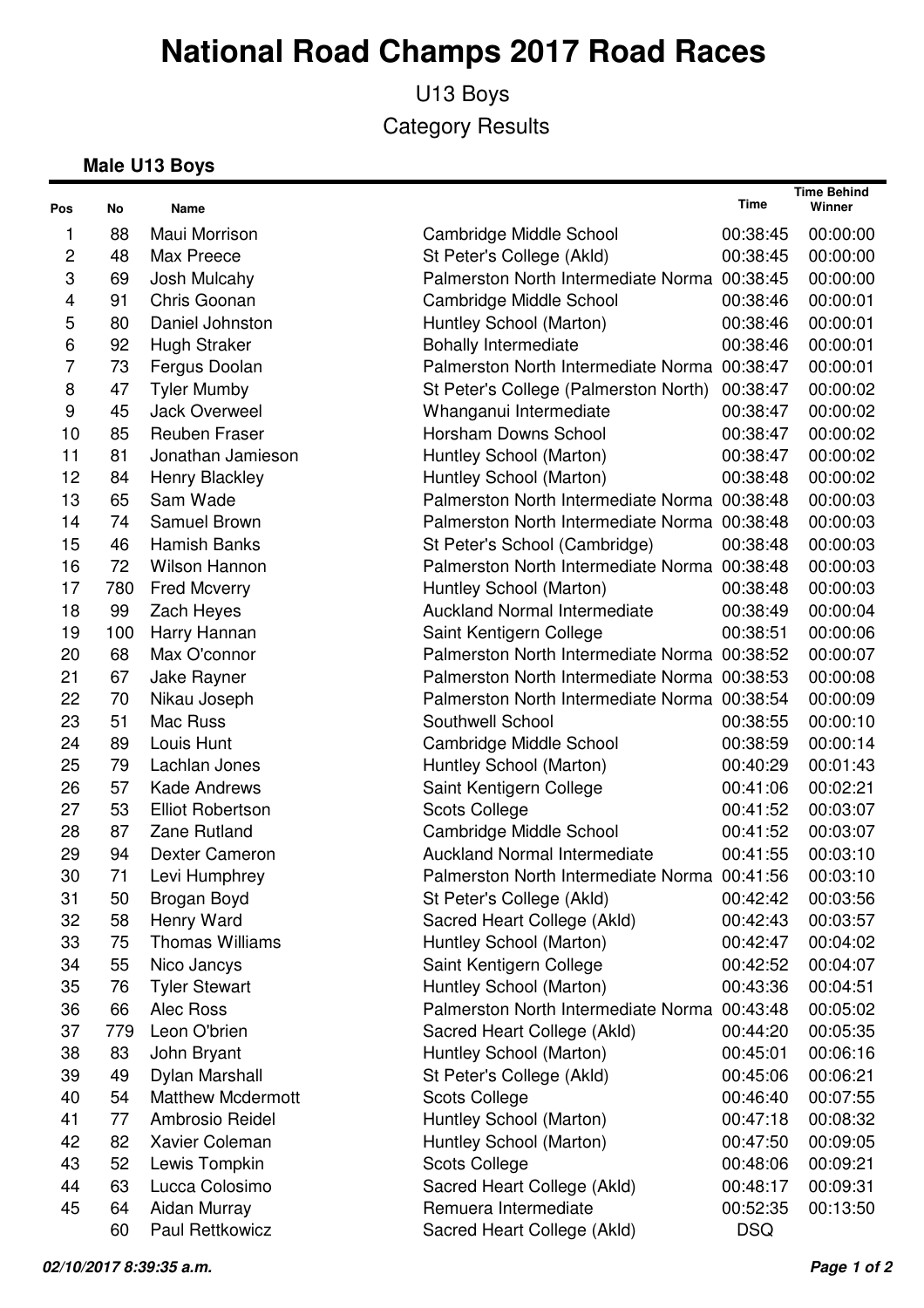U13 Boys Category Results

#### **Male U13 Boys**

| Pos | No | Name         |                         | Time       | Time Behind<br>Winner |
|-----|----|--------------|-------------------------|------------|-----------------------|
|     | 90 | Fraser Hicks | Cambridge Middle School | <b>DSQ</b> |                       |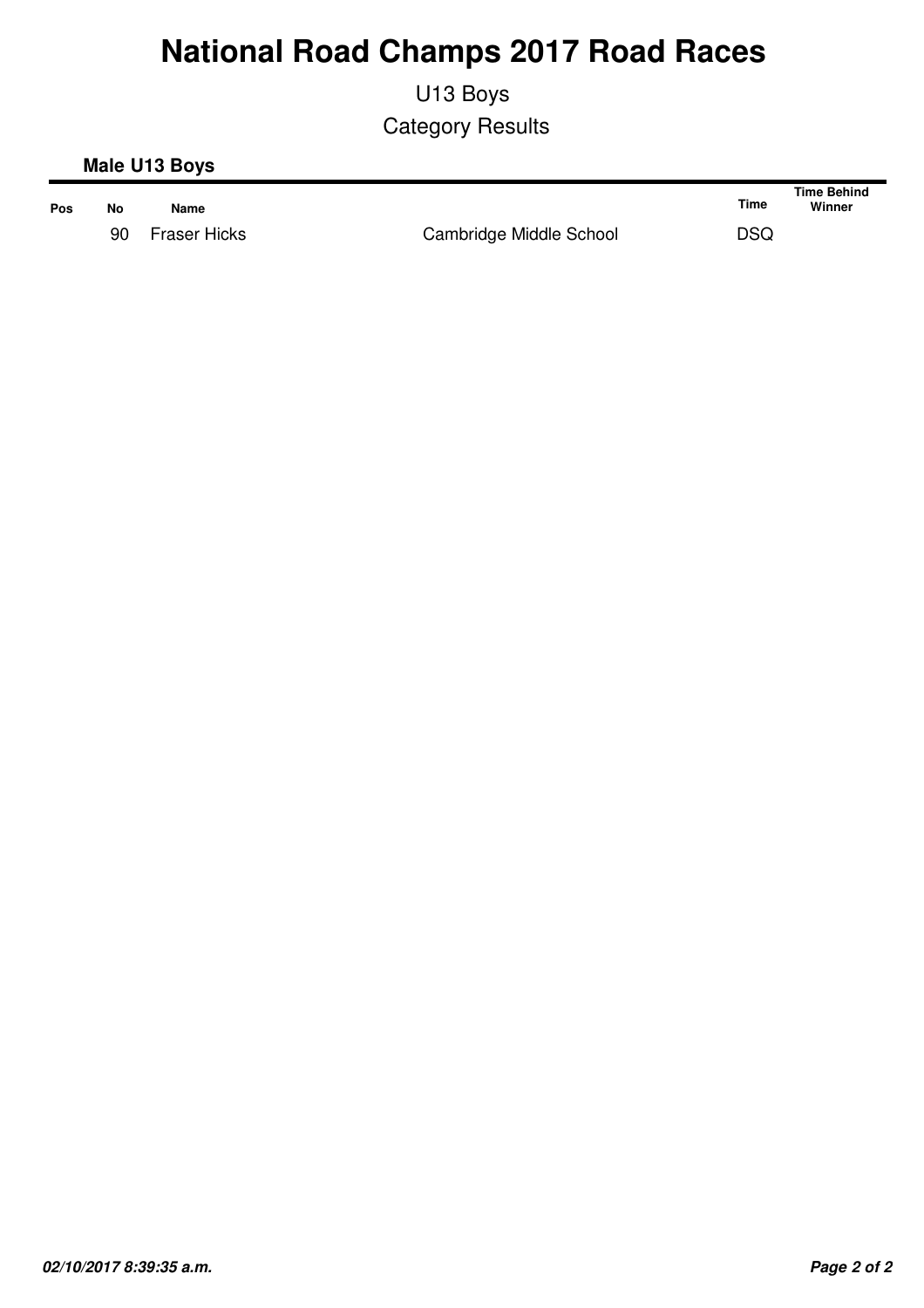U13 Girls Category Results

#### **Female U13 Girls**

| Pos                     | No             | <b>Name</b>             |                                               | <b>Time</b> | <b>Time Behind</b><br>Winner |
|-------------------------|----------------|-------------------------|-----------------------------------------------|-------------|------------------------------|
| 1                       | 13             | <b>Holly Mcinnes</b>    | Palmerston North Intermediate Norma 00:38:47  |             | 00:00:00                     |
| $\overline{c}$          | 20             | <b>Tyla-Mia Foster</b>  | Kaitaia Intermediate                          | 00:38:48    | 00:00:00                     |
| 3                       | 37             | Emma Blackmore          | Baradene College of the Sacred Heart 00:38:49 |             | 00:00:01                     |
| $\overline{\mathbf{4}}$ | 10             | Maia Barclay            | Remuera Intermediate                          | 00:38:49    | 00:00:02                     |
| 5                       | 26             | <b>Brooke Leonard</b>   | <b>Belmont Intermediate</b>                   | 00:38:49    | 00:00:02                     |
| 6                       | 38             | Georgia Simpson         | <b>Ashhurst School</b>                        | 00:38:50    | 00:00:03                     |
| $\overline{7}$          | 33             | <b>River Miln</b>       | Baradene College of the Sacred Heart 00:38:50 |             | 00:00:03                     |
| 8                       | 15             | Kylah Gunn              | Palmerston North Intermediate Norma 00:38:51  |             | 00:00:03                     |
| 9                       | 29             | <b>Greer Stringer</b>   | Baradene College of the Sacred Heart 00:39:00 |             | 00:00:12                     |
| 10                      | 32             | Jessica O'connell       | Baradene College of the Sacred Heart 00:39:08 |             | 00:00:20                     |
| 11                      | 5              | <b>Emerson Wright</b>   | Southwell School                              | 00:39:11    | 00:00:24                     |
| 12                      | 6              | <b>Ruby Spring</b>      | Saint Kentigern College                       | 00:39:32    | 00:00:44                     |
| 13                      | 34             | Sophia Hyland           | Baradene College of the Sacred Heart 00:39:46 |             | 00:00:59                     |
| 14                      | 9              | Tegan Feringa           | Remuera Intermediate                          | 00:39:51    | 00:01:03                     |
| 15                      | 27             | <b>Esther Carr</b>      | <b>Belmont Intermediate</b>                   | 00:39:53    | 00:01:05                     |
| 16                      | 28             | Zoe Temm                | Baradene College of the Sacred Heart 00:40:00 |             | 00:01:12                     |
| 17                      | 21             | Brooklyn Dunn-Lloyd     | Kaitaia Intermediate                          | 00:40:01    | 00:01:14                     |
| 18                      | $\mathbf{1}$   | Danja Grundwald         | Whanganui Intermediate                        | 00:40:20    | 00:01:32                     |
| 19                      | $\overline{4}$ | <b>Isobel Fletcher</b>  | St Cuthbert's College                         | 00:40:43    | 00:01:56                     |
| 20                      | 11             | Sarah Wade              | Palmerston North Intermediate Norma 00:40:50  |             | 00:02:02                     |
| 21                      | 35             | Celia Galvin            | Baradene College of the Sacred Heart 00:41:41 |             | 00:02:53                     |
| 22                      | 24             | Poppy Hobbs             | Huntley School (Marton)                       | 00:42:14    | 00:03:26                     |
| 23                      | 8              | <b>Charlotte Wood</b>   | Remuera Intermediate                          | 00:42:18    | 00:03:31                     |
| 24                      | 30             | <b>Emily Shaw</b>       | Baradene College of the Sacred Heart 00:42:19 |             | 00:03:32                     |
| 25                      | 18             | <b>Brooke Keown</b>     | Ladbrooks School                              | 00:44:10    | 00:05:23                     |
| 26                      | 25             | Olivia Anderson         | Huntley School (Marton)                       | 00:44:50    | 00:06:03                     |
| 27                      | 16             | Skye Finlayson          | Palmerston North Intermediate Norma 00:45:02  |             | 00:06:14                     |
| 28                      | 36             | Pieta Campbell          | Baradene College of the Sacred Heart 00:45:58 |             | 00:07:11                     |
| 29                      | 23             | Rose Robertson          | Huntley School (Marton)                       | 00:46:04    | 00:07:16                     |
| 30                      | 14             | Jessica Lloyd           | Palmerston North Intermediate Norma 00:46:22  |             | 00:07:34                     |
| 31                      | 3              | <b>Ashley Silverman</b> | St Cuthbert's College                         | 00:47:45    | 00:08:58                     |
|                         | $\overline{2}$ | <b>Jess Carswell</b>    | St Peter's School (Cambridge)                 | <b>DSQ</b>  |                              |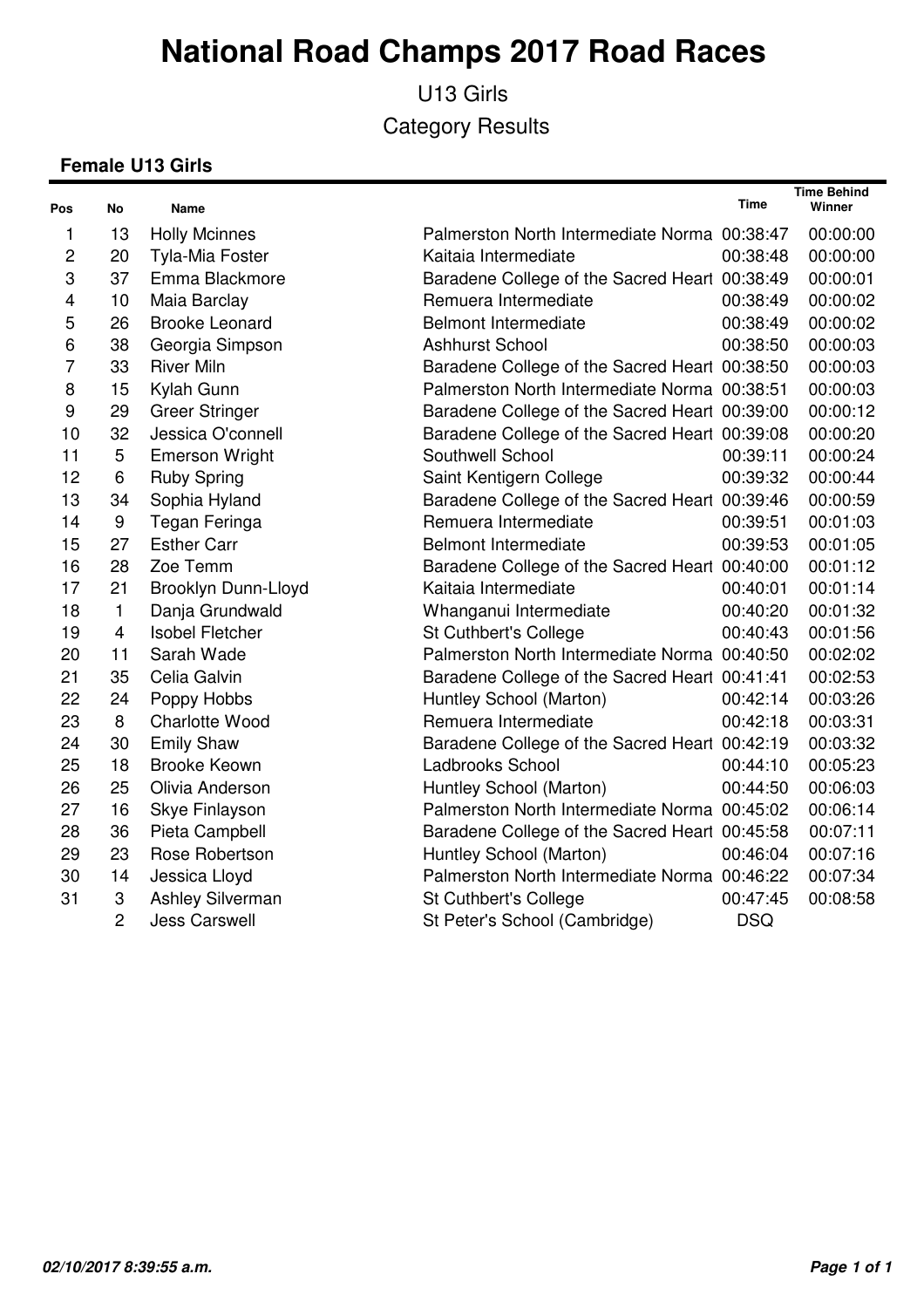U14 Boys Category Results

#### **Male U14 Boys**

| Pos            | No  | Name                      |                                              | Time     | <b>Time Behind</b><br>Winner |
|----------------|-----|---------------------------|----------------------------------------------|----------|------------------------------|
| 1              | 143 | <b>August Elworthy</b>    | Takapuna Grammar School                      | 00:32:08 | 00:00:00                     |
| $\overline{c}$ | 179 | <b>Matt Davis</b>         | Cambridge High School                        | 00:32:11 | 00:00:02                     |
| 3              | 178 | <b>Brodie-Lees Hunter</b> | Cambridge Middle School                      | 00:32:11 | 00:00:02                     |
| 4              | 177 | <b>Jaxson Russell</b>     | <b>Cambridge Middle School</b>               | 00:32:11 | 00:00:02                     |
| 5              | 158 | Joel Douglas              | Sacred Heart College (Akld)                  | 00:32:11 | 00:00:03                     |
| 6              | 164 | Chenuka Rajapakse         | Palmerston North Boys High School            | 00:32:12 | 00:00:03                     |
| $\overline{7}$ | 152 | Nicholas Parkman          | Saint Kentigern College                      | 00:32:12 | 00:00:03                     |
| 8              | 172 | Liam Cavanagh             | <b>Hillcrest High School</b>                 | 00:32:12 | 00:00:03                     |
| 9              | 141 | Hunter Gibson             | Whanganui Intermediate                       | 00:32:12 | 00:00:03                     |
| 10             | 169 | Oli Fisher                | King's College                               | 00:32:12 | 00:00:03                     |
| 11             | 187 | Dmitrii Liutenko          | Palmerston North Intermediate Norma 00:32:12 |          | 00:00:03                     |
| 12             | 153 | Joseph Kells              | Saint Kentigern College                      | 00:32:12 | 00:00:04                     |
| 13             | 176 | Lewis Mcintyre            | Christchurch Boys High School                | 00:32:13 | 00:00:04                     |
| 14             | 180 | <b>Blake Bailey</b>       | Cambridge High School                        | 00:32:13 | 00:00:04                     |
| 15             | 167 | Nelson Doolan             | Palmerston North Boys High School            | 00:32:13 | 00:00:04                     |
| 16             | 171 | <b>Mathew Jamieson</b>    | Huntley School (Marton)                      | 00:32:13 | 00:00:05                     |
| 17             | 142 | James Ochtman-Corfe       | Takapuna Grammar School                      | 00:32:15 | 00:00:06                     |
| 18             | 159 | <b>Redmond Connolly</b>   | Sacred Heart College (Akld)                  | 00:34:58 | 00:02:49                     |
| 19             | 182 | Sam Rackham               | <b>Auckland Normal Intermediate</b>          | 00:35:11 | 00:03:02                     |
| 20             | 144 | Lewis Johnston            | St Peter's School (Cambridge)                | 00:35:12 | 00:03:03                     |
| 21             | 163 | <b>Peter Scott</b>        | Palmerston North Intermediate Norma 00:35:20 |          | 00:03:11                     |
| 22             | 173 | Oliver Duncan             | Hamilton Boys High School                    | 00:35:26 | 00:03:17                     |
| 23             | 181 | Luke Blackwood            | <b>Belmont Intermediate</b>                  | 00:35:27 | 00:03:18                     |
| 24             | 183 | <b>Thomas Murray</b>      | <b>Auckland Grammar School</b>               | 00:36:08 | 00:03:59                     |
| 25             | 150 | <b>Harrison Stew</b>      | <b>Scots College</b>                         | 00:36:10 | 00:04:01                     |
| 26             | 161 | <b>Thomas Clark</b>       | Remuera Intermediate                         | 00:36:10 | 00:04:02                     |
| 27             | 149 | George Tompkin            | <b>Scots College</b>                         | 00:36:39 | 00:04:30                     |
| 28             | 175 | Lewis Davidson            | Cobham Intermediate                          | 00:36:46 | 00:04:37                     |
| 29             | 166 | Max Ferguson              | Palmerston North Boys High School            | 00:36:58 | 00:04:49                     |
| 30             | 174 | <b>Tunnicliffe Riley</b>  | <b>Feilding High School</b>                  | 00:37:13 | 00:05:04                     |
| 31             | 184 | James Mulholland          | St Peter's College (Akld)                    | 00:37:34 | 00:05:26                     |
| 32             | 154 | Ryan Gill                 | Saint Kentigern College                      | 00:37:57 | 00:05:48                     |
| 33             | 160 | Ben Macsweeney            | Remuera Intermediate                         | 00:38:10 | 00:06:01                     |
| 34             | 165 | Alex Montgomery           | Palmerston North Boys High School            | 00:38:21 | 00:06:12                     |
| 35             | 162 | Adam Wilson               | Palmerston North Intermediate Norma          | 00:38:53 | 00:06:44                     |
| 36             | 146 | <b>Karlos Nickel</b>      | St Peter's College (Akld)                    | 00:39:29 | 00:07:21                     |
| 37             | 168 | Luke Tolmie               | Murrays Bay Intermediate                     | 00:39:38 | 00:07:30                     |
| 38             | 145 | Myles Lou                 | St Peter's School (Cambridge)                | 00:39:40 | 00:07:31                     |
| 39             | 151 | <b>Oliver Mears</b>       | <b>Scots College</b>                         | 00:41:05 | 00:08:56                     |
| 40             | 147 | <b>Michael Magness</b>    | St Peter's College (Akld)                    | 00:41:19 | 00:09:10                     |
| 41             | 186 | Lachlan "O, NEILL"        | Southwell School                             | 00:41:21 | 00:09:12                     |
| 42             | 157 | Nicolaus O'brien          | Sacred Heart College (Akld)                  | 00:41:22 | 00:09:13                     |
| 43             | 155 | Thomas Faulconbridge      | Saint Kentigern College                      | 00:42:10 | 00:10:01                     |
| 44             | 156 | Joshua Rogers             | Sacred Heart College (Akld)                  | 00:42:25 | 00:10:17                     |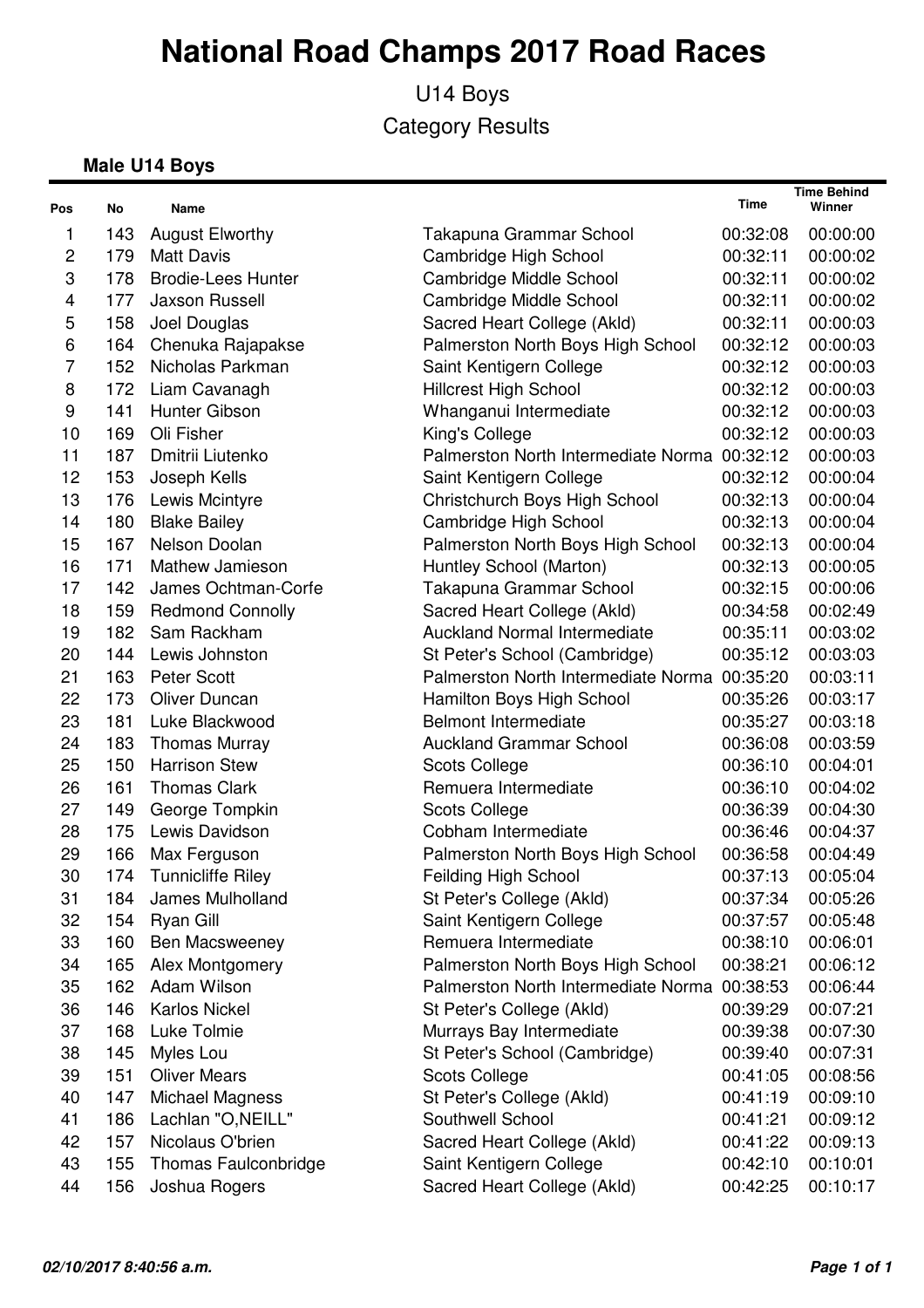U14 Girls Category Results

#### **Female U14 Girls**

| Pos                       | No  | Name                      |                                               | Time     | <b>Time Behind</b><br>Winner |
|---------------------------|-----|---------------------------|-----------------------------------------------|----------|------------------------------|
| 1                         | 118 | <b>Bee Townsend</b>       | Glen Eden Intermediate                        | 00:34:25 | 00:00:00                     |
| 2                         | 102 | Ella Mckinney             | Takapuna Grammar School                       | 00:34:26 | 00:00:00                     |
| $\ensuremath{\mathsf{3}}$ | 109 | Sophie De Vries           | Saint Kentigern College                       | 00:34:26 | 00:00:00                     |
| $\overline{\mathbf{4}}$   | 123 | Ella Morton               | Baradene College of the Sacred Heart 00:34:26 |          | 00:00:00                     |
| 5                         | 134 | Amye Kellow               | <b>Breens Intermediate</b>                    | 00:34:27 | 00:00:01                     |
| $\,6$                     | 104 | Ally Gothard              | St Mary's College (Akld)                      | 00:34:27 | 00:00:02                     |
| $\overline{7}$            | 108 | Sophie Spencer            | Saint Kentigern College                       | 00:34:28 | 00:00:02                     |
| 8                         | 110 | Finn Bilsborough          | Saint Kentigern College                       | 00:35:43 | 00:01:17                     |
| $\boldsymbol{9}$          | 103 | Charlotte Chamberlain     | Takapuna Grammar School                       | 00:35:43 | 00:01:17                     |
| 10                        | 127 | Alice Hopkinson           | Baradene College of the Sacred Heart 00:35:43 |          | 00:01:17                     |
| 11                        | 122 | Lydia Stevens             | Baradene College of the Sacred Heart 00:35:44 |          | 00:01:18                     |
| 12                        | 106 | Nikita Coleman            | Southwell School                              | 00:35:44 | 00:01:18                     |
| 13                        | 120 | <b>Phoebe Carter</b>      | Epsom Girls Grammar School                    | 00:35:45 | 00:01:19                     |
| 14                        | 131 | Gemma Carter              | Baradene College of the Sacred Heart 00:35:45 |          | 00:01:20                     |
| 15                        | 121 | Sadie Walker              | Baradene College of the Sacred Heart 00:37:09 |          | 00:02:43                     |
| 16                        | 119 | Georgie Christie          | Epsom Girls Grammar School                    | 00:37:18 | 00:02:52                     |
| 17                        | 114 | Neriah Kaihe-Woolston     | Palmerston North Girls High School            | 00:37:27 | 00:03:01                     |
| 18                        | 116 | Crystal Wikaira           | Kaitaia Intermediate                          | 00:37:27 | 00:03:01                     |
| 19                        | 128 | Niamh Evans               | Baradene College of the Sacred Heart 00:37:30 |          | 00:03:04                     |
| 20                        | 129 | <b>Charlotte Ellis</b>    | Baradene College of the Sacred Heart 00:37:51 |          | 00:03:25                     |
| 21                        | 112 | Bella-Rose Lloyd          | Palmerston North Intermediate Norma 00:38:25  |          | 00:04:00                     |
| 22                        | 115 | Ellie O'brien             | Opiki School                                  | 00:38:26 | 00:04:00                     |
| 23                        | 117 | Aimee Sardelich           | Hautapu School (Cambridge)                    | 00:39:08 | 00:04:42                     |
| 24                        | 111 | <b>Kate Waters</b>        | Remuera Intermediate                          | 00:39:19 | 00:04:53                     |
| 25                        | 105 | <b>Isla Drury</b>         | St Mary's College (Akld)                      | 00:39:32 | 00:05:06                     |
| 26                        | 130 | <b>Charlotte Davidson</b> | Baradene College of the Sacred Heart 00:39:49 |          | 00:05:23                     |
| 27                        | 132 | Nikita Wain               | Taradale Intermediate                         | 00:39:57 | 00:05:31                     |
| 28                        | 125 | Sophie Lydon              | Baradene College of the Sacred Heart 00:41:16 |          | 00:06:50                     |
| 29                        | 113 | Lara Harjes               | Palmerston North Intermediate Norma 00:42:05  |          | 00:07:40                     |
| 30                        | 126 | Eleanor Inwood            | Baradene College of the Sacred Heart 00:42:53 |          | 00:08:28                     |
| 31                        | 101 | Jessica Clapcott          | <b>Waikato Diocesan School For Girls</b>      | 00:44:31 | 00:10:05                     |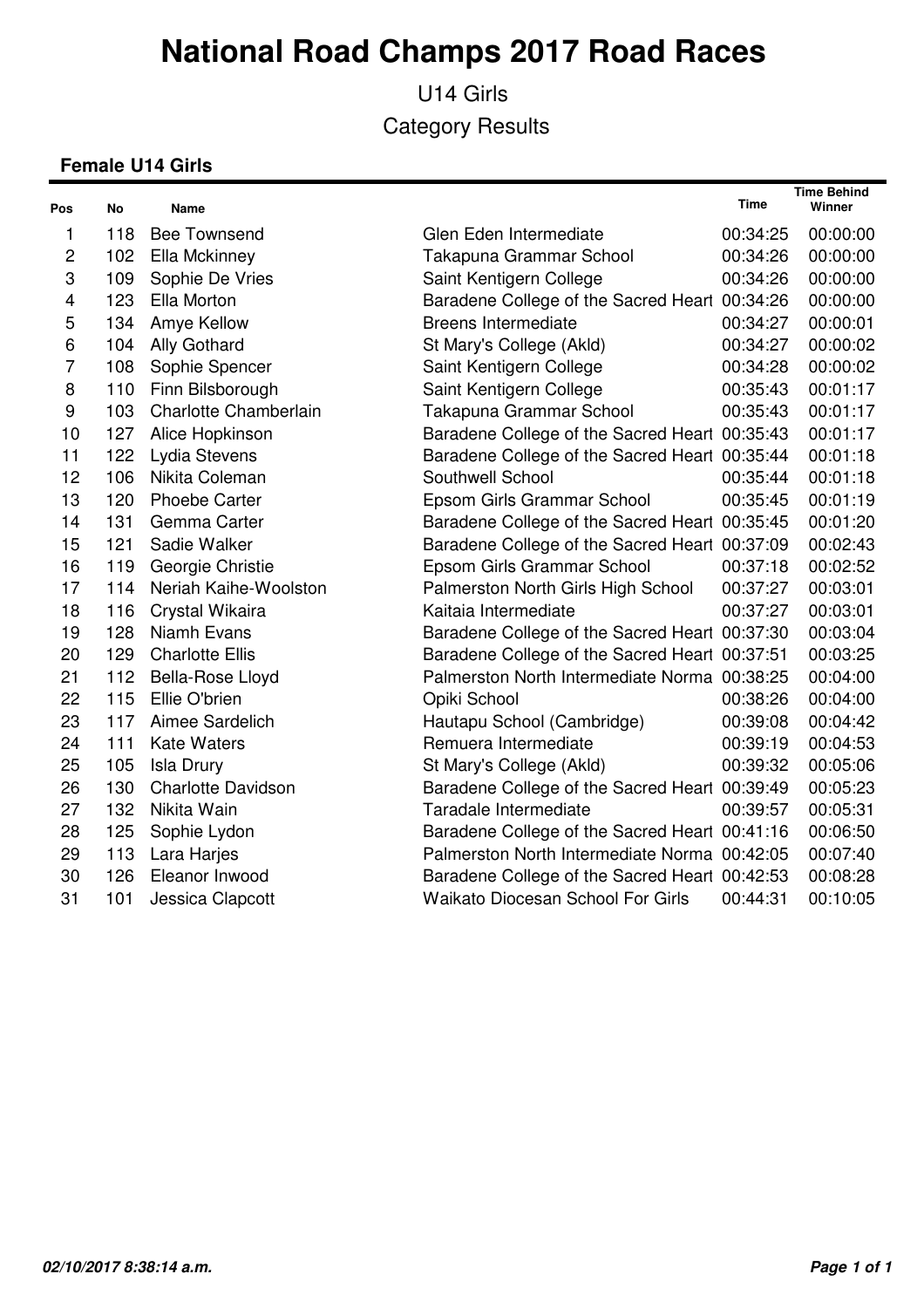U15 Boys Category Results

#### **Male U15 Boys**

| Pos | No  | Name                        |                                   | Time     | <b>Time Behind</b><br>Winner |
|-----|-----|-----------------------------|-----------------------------------|----------|------------------------------|
| 1   | 308 | <b>Jack Carswell</b>        | St Peter's School (Cambridge)     | 00:30:52 | 00:00:00                     |
| 2   | 343 | Dan Barclay                 | <b>Auckland Grammar School</b>    | 00:30:52 | 00:00:00                     |
| 3   | 327 | Kaio Lart                   | Nelson College                    | 00:30:52 | 00:00:00                     |
| 4   | 313 | Jacob Spring                | Saint Kentigern College           | 00:30:53 | 00:00:00                     |
| 5   | 321 | <b>Adam Francis</b>         | Palmerston North Boys High School | 00:30:53 | 00:00:00                     |
| 6   | 334 | Michael Audeau              | <b>Christ's College</b>           | 00:30:53 | 00:00:00                     |
| 7   | 323 | <b>Ewan Cousins</b>         | Palmerston North Boys High School | 00:30:53 | 00:00:01                     |
| 8   | 335 | Michiel Van Heyningen       | Christchurch Boys High School     | 00:30:53 | 00:00:01                     |
| 9   | 340 | Jacob Rackham               | <b>Auckland Grammar School</b>    | 00:30:53 | 00:00:01                     |
| 10  | 319 | Ben Irvine                  | Palmerston North Boys High School | 00:30:54 | 00:00:01                     |
| 11  | 324 | Dra's Caldwell              | Palmerston North Boys High School | 00:30:54 | 00:00:02                     |
| 12  | 312 | <b>Fred Dossor</b>          | <b>Scots College</b>              | 00:30:54 | 00:00:02                     |
| 13  | 317 | Fergus Lloyd                | Palmerston North Boys High School | 00:30:54 | 00:00:02                     |
| 14  | 307 | <b>Adam Little</b>          | Takapuna Grammar School           | 00:30:55 | 00:00:02                     |
| 15  | 328 | <b>Charlie Tattersfield</b> | Napier Boys High School           | 00:30:55 | 00:00:02                     |
| 16  | 314 | <b>Ben Connell</b>          | Saint Kentigern College           | 00:30:55 | 00:00:02                     |
| 17  | 304 | Alex Brackenbury            | Taupo Nui-a-tia College           | 00:30:55 | 00:00:02                     |
| 18  | 305 | <b>Robert Wilson</b>        | Takapuna Grammar School           | 00:30:55 | 00:00:03                     |
| 19  | 325 | Darcy Ainsworth             | Palmerston North Boys High School | 00:30:55 | 00:00:03                     |
| 20  | 347 | Charlie Millington          | Takapuna Grammar School           | 00:30:56 | 00:00:03                     |
| 21  | 339 | <b>Tom Waters</b>           | <b>Auckland Grammar School</b>    | 00:30:56 | 00:00:03                     |
| 22  | 341 | <b>Thomas Mullins</b>       | <b>Auckland Grammar School</b>    | 00:30:56 | 00:00:03                     |
| 23  | 316 | Ben Orr                     | Palmerston North Boys High School | 00:30:56 | 00:00:03                     |
| 24  | 333 | <b>Samuel Fraser</b>        | Hamilton Boys High School         | 00:30:56 | 00:00:03                     |
| 25  | 329 | Joel Newson                 | Macleans College                  | 00:30:56 | 00:00:04                     |
| 26  | 318 | <b>Nathaniel Leask</b>      | Palmerston North Boys High School | 00:30:56 | 00:00:04                     |
| 27  | 342 | <b>Kosta Koutsos</b>        | <b>Auckland Grammar School</b>    | 00:30:56 | 00:00:04                     |
| 28  | 337 | <b>Andrew Davidson</b>      | Christchurch Boys High School     | 00:30:57 | 00:00:04                     |
| 29  | 361 | Logan Mckinnon              | Palmerston North Boys High School | 00:30:57 | 00:00:04                     |
| 30  | 310 | Joshua Turnbull             | "St Patrick's College, Town"      | 00:30:57 | 00:00:04                     |
| 31  | 302 | Logan Hoskin                | Wanganui Collegiate               | 00:30:57 | 00:00:05                     |
| 32  | 338 | Carlo Worrall               | <b>Auckland Grammar School</b>    | 00:30:57 | 00:00:05                     |
| 33  | 320 | Logan Hey                   | Palmerston North Boys High School | 00:30:58 | 00:00:05                     |
| 34  | 306 | <b>Matt Mcclune</b>         | Takapuna Grammar School           | 00:30:58 | 00:00:05                     |
| 35  | 331 | Nate Gilbertson             | King's College                    | 00:30:58 | 00:00:05                     |
| 36  | 303 | <b>Ben Raven</b>            | Taupo Nui-a-tia College           | 00:30:58 | 00:00:06                     |
| 37  | 350 | <b>William Mattison</b>     | Saint Kentigern College           | 00:30:59 | 00:00:06                     |
| 38  | 326 | Liam Ainsworth              | Palmerston North Boys High School | 00:30:59 | 00:00:06                     |
| 39  | 322 | <b>Caleb Falkner</b>        | Palmerston North Boys High School | 00:30:59 | 00:00:07                     |
| 40  | 301 | Marcus Bycroft              | Westlake Boys High School         | 00:30:59 | 00:00:07                     |
| 41  | 315 | <b>Ryan Mcguire</b>         | Sacred Heart College (Akld)       | 00:31:00 | 00:00:07                     |
| 42  | 355 | Cole Scanlen                | Westlake Boys High School         | 00:31:00 | 00:00:07                     |
| 43  | 356 | <b>Austin Patterson</b>     | Westlake Boys High School         | 00:31:01 | 00:00:09                     |
| 44  | 336 | Luke Smith                  | Christchurch Boys High School     | 00:31:03 | 00:00:10                     |
| 45  | 332 | <b>Ethan Herbert</b>        | Hamilton Boys High School         | 00:33:02 | 00:02:10                     |
| 46  | 362 | James Gardner               | Palmerston North Boys High School | 00:33:18 | 00:02:25                     |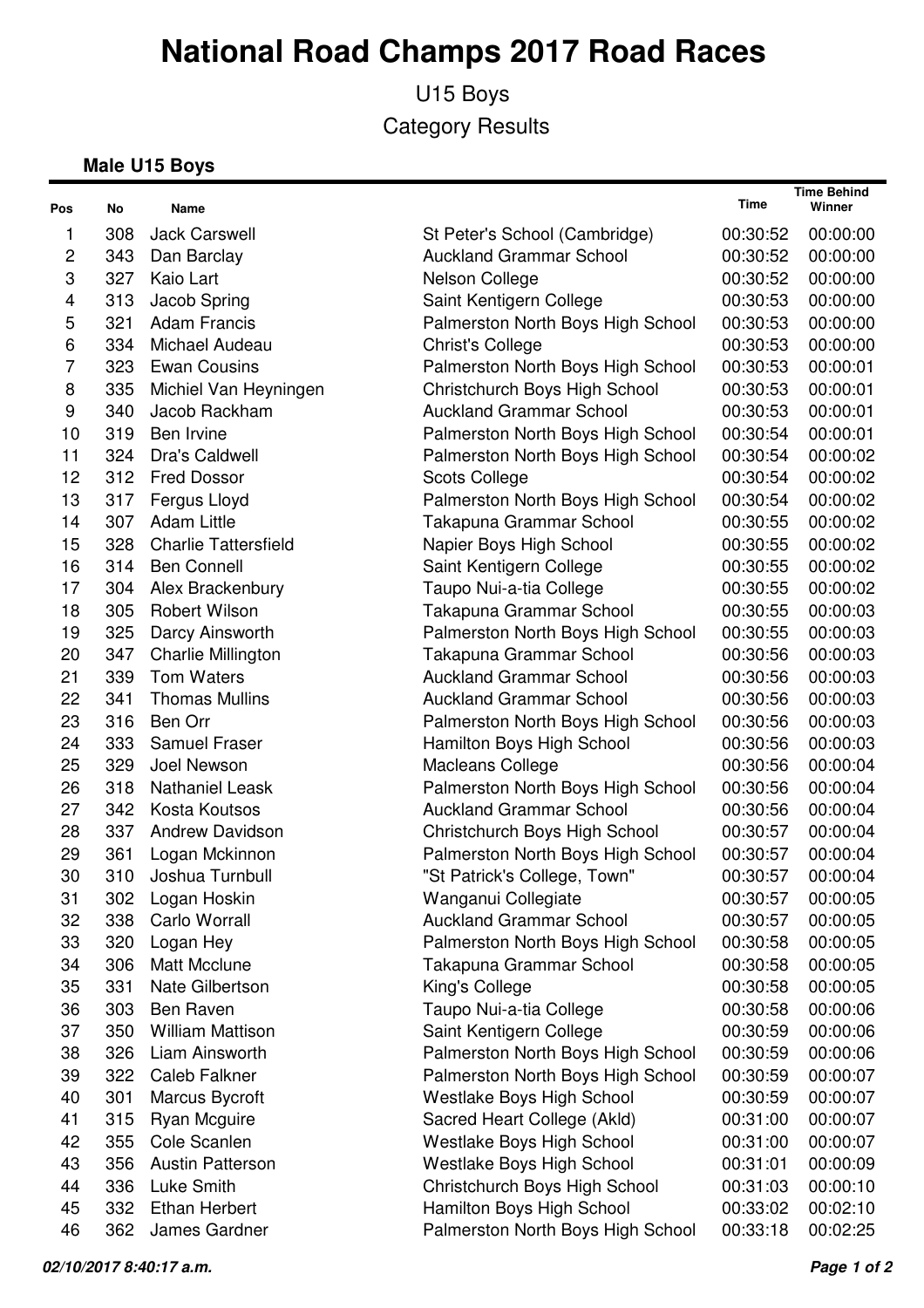### U15 Boys Category Results

#### **Male U15 Boys**

| Pos | No  | <b>Name</b>             |                                   | <b>Time</b> | Time Behind<br>Winner |
|-----|-----|-------------------------|-----------------------------------|-------------|-----------------------|
| 47  | 330 | <b>Matthew Moore</b>    | Macleans College                  | 00:33:22    | 00:02:29              |
| 48  | 364 | Jacopo Nustrini         | Macleans College                  | 00:33:30    | 00:02:37              |
| 49  | 357 | George Sinnema          | Takapuna Grammar School           | 00:33:51    | 00:02:58              |
| 50  | 368 | <b>Flynn Barrett</b>    | Francis Douglas Memorial College  | 00:34:27    | 00:03:34              |
| 51  | 363 | <b>Jack Carson</b>      | Palmerston North Boys High School | 00:34:47    | 00:03:54              |
| 52  | 309 | <b>Thomas Mcadams</b>   | St Paul's Collegiate (Hamilton)   | 00:34:47    | 00:03:54              |
| 53  | 353 | <b>Marcus Findlow</b>   | <b>Auckland Grammar School</b>    | 00:34:48    | 00:03:55              |
| 54  | 370 | <b>Tommy Stevenson</b>  | Saint Kentigern College           | 00:34:52    | 00:04:00              |
| 55  | 365 | <b>Connor Newington</b> | Macleans College                  | 00:35:44    | 00:04:51              |
| 56  | 348 | Jack Sloan              | St Peter's College (Akld)         | 00:36:29    | 00:05:36              |
| 57  | 360 | Jayden Boughey          | Sacred Heart College (Akld)       | 00:36:37    | 00:05:45              |
| 58  | 354 | Lachlan Stace           | Westlake Boys High School         | 00:37:24    | 00:06:32              |
| 59  | 359 | <b>Reuben Pennell</b>   | Sacred Heart College (Akld)       | 00:37:44    | 00:06:51              |
| 60  | 358 | Hugh Avery              | Spotswood College                 | 00:38:11    | 00:07:19              |
| 61  | 367 | Amos Pease              | Francis Douglas Memorial College  | 00:38:12    | 00:07:19              |
| 62  | 369 | <b>Matthew Mitchell</b> | Sacred Heart College (Akld)       | 00:39:03    | 00:08:10              |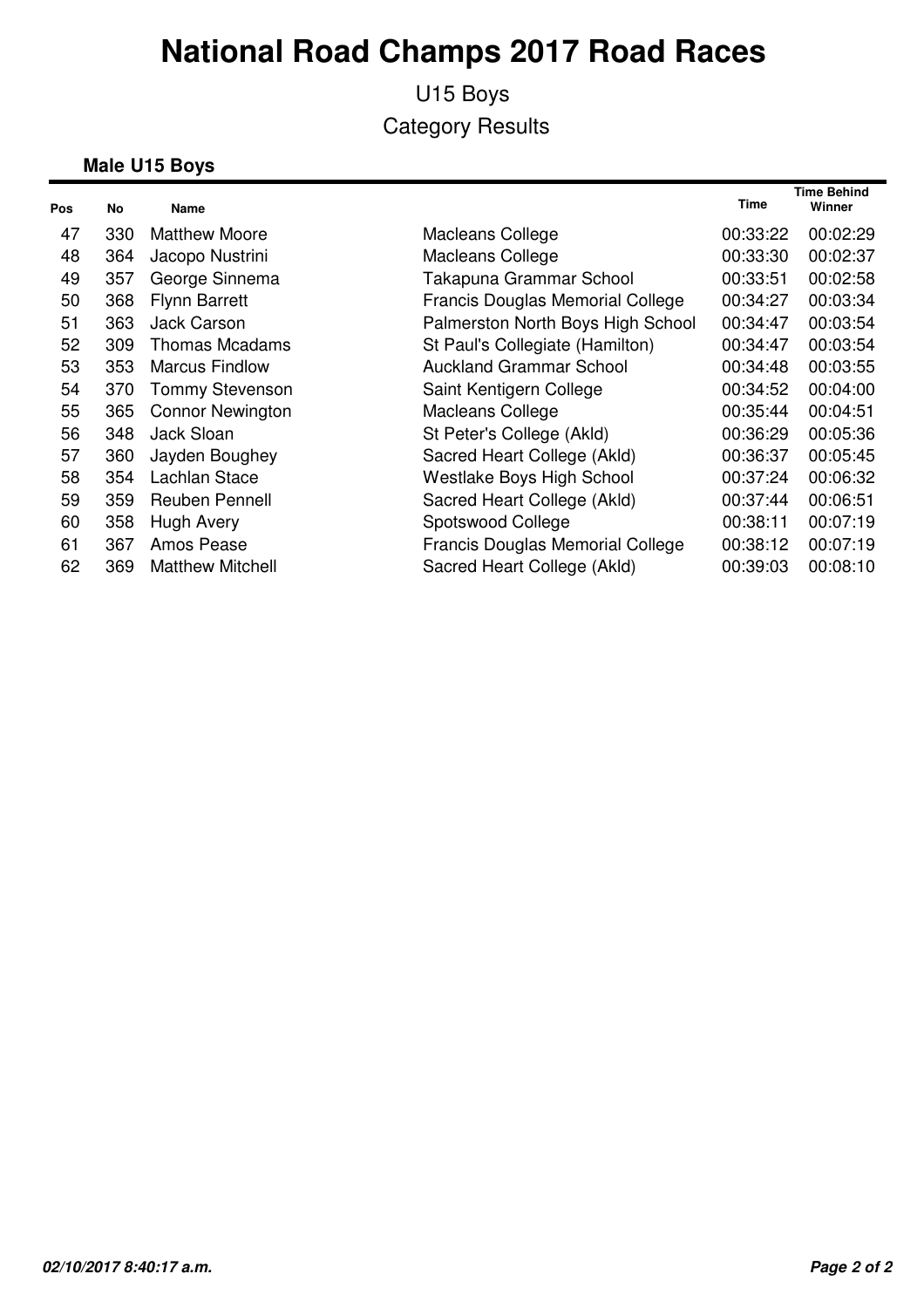U15 Girls Category Results

#### **Female U15 Girls**

| Pos            | No  | Name                      |                                               | Time     | <b>Time Behind</b><br>Winner |
|----------------|-----|---------------------------|-----------------------------------------------|----------|------------------------------|
| 1              | 243 | Lucy Buckeridge           | Takapuna Grammar School                       | 00:32:31 | 00:00:00                     |
| $\overline{c}$ | 205 | <b>Tori Bendall</b>       | Tararua College                               | 00:32:32 | 00:00:00                     |
| 3              | 226 | Lily Brinsdon             | Epsom Girls Grammar School                    | 00:32:32 | 00:00:00                     |
| 4              | 224 | Queenie Mcelwee           | Epsom Girls Grammar School                    | 00:32:32 | 00:00:00                     |
| 5              | 219 | Rosie O'brien             | Palmerston North Girls High School            | 00:32:32 | 00:00:01                     |
| 6              | 240 | Aimee Blackmore           | Baradene College of the Sacred Heart 00:32:32 |          | 00:00:01                     |
| 7              | 217 | Emma Hannan               | Saint Kentigern College                       | 00:32:33 | 00:00:01                     |
| 8              | 239 | Jorja Clouth              | Baradene College of the Sacred Heart 00:32:33 |          | 00:00:01                     |
| 9              | 218 | Charlotte Spurway         | Rangi Ruru Girls' School                      | 00:32:33 | 00:00:01                     |
| 10             | 203 | <b>Beth Watt</b>          | Villa Maria College                           | 00:32:33 | 00:00:01                     |
| 11             | 237 | Alexandra Galvin          | Baradene College of the Sacred Heart 00:32:33 |          | 00:00:01                     |
| 12             | 215 | Sacha Mcleod              | Saint Kentigern College                       | 00:32:33 | 00:00:01                     |
| 13             | 229 | Georgia Hair              | Diocesan School for Girls                     | 00:32:33 | 00:00:02                     |
| 14             | 225 | <b>Scarlett Buissink</b>  | Epsom Girls Grammar School                    | 00:32:34 | 00:00:02                     |
| 15             | 221 | Rhylee Akeroyd            | James Hargest College                         | 00:32:38 | 00:00:06                     |
| 16             | 232 | <b>Summer Williams</b>    | Cambridge High School                         | 00:33:54 | 00:01:22                     |
| 17             | 235 | <b>Christie Mccahill</b>  | Baradene College of the Sacred Heart 00:34:13 |          | 00:01:41                     |
| 18             | 233 | <b>Annabel Preece</b>     | Baradene College of the Sacred Heart 00:34:13 |          | 00:01:41                     |
| 19             | 206 | Sarah Mcclune             | Takapuna Grammar School                       | 00:34:15 | 00:01:43                     |
| 20             | 216 | Zara Jancys               | Saint Kentigern College                       | 00:34:15 | 00:01:43                     |
| 21             | 208 | <b>Elizabeth Dooley</b>   | Takapuna Grammar School                       | 00:34:15 | 00:01:44                     |
| 22             | 241 | <b>Holly Bliss</b>        | Avondale College                              | 00:34:17 | 00:01:45                     |
| 23             | 236 | Georgia Holland           | Baradene College of the Sacred Heart 00:34:18 |          | 00:01:46                     |
| 24             | 204 | Mikaela Grant             | Villa Maria College                           | 00:34:47 | 00:02:16                     |
| 25             | 234 | Elyse Old                 | Baradene College of the Sacred Heart 00:35:41 |          | 00:03:09                     |
| 26             | 223 | Ashleigh Gunn             | Freyberg High School                          | 00:35:46 | 00:03:14                     |
| 27             | 212 | Yohanna Gulliver-Birkett  | St Mary's College (Akld)                      | 00:35:49 | 00:03:17                     |
| 28             | 231 | Emma Blackwood            | Diocesan School for Girls                     | 00:36:42 | 00:04:10                     |
| 29             | 222 | Haylee Law                | Gisborne Girls High School                    | 00:37:02 | 00:04:30                     |
| 30             | 227 | <b>Brooke Vincent</b>     | Diocesan School for Girls                     | 00:37:31 | 00:04:59                     |
| 31             | 207 | <b>Charlotte Lochhead</b> | Takapuna Grammar School                       | 00:37:40 | 00:05:08                     |
| 32             | 238 | Mackenzie Courtney        | Baradene College of the Sacred Heart 00:37:56 |          | 00:05:25                     |
| 33             | 210 | Te Rohu Crow              | Takapuna Grammar School                       | 00:38:02 | 00:05:30                     |
| 34             | 202 | Olivia Gordon             | <b>Waikato Diocesan School For Girls</b>      | 00:38:19 | 00:05:47                     |
| 35             | 242 | Elise Love                | Baradene College of the Sacred Heart          | 00:38:26 | 00:05:54                     |
| 36             | 213 | Rawinia Wikaira           | St Cuthbert's College                         | 00:38:28 | 00:05:56                     |
| 37             | 214 | Allegra Bruce             | St Cuthbert's College                         | 00:38:28 | 00:05:56                     |
| 38             | 228 | Rinka Ho                  | Diocesan School for Girls                     | 00:38:29 | 00:05:57                     |
| 39             | 201 | <b>Katie Clark</b>        | Westlake Girls High School                    | 00:41:28 | 00:08:56                     |
| 40             | 220 | Kyra Craine               | Palmerston North Girls High School            | 00:41:35 | 00:09:03                     |
| 41             | 230 | <b>Prue Fowler</b>        | Diocesan School for Girls                     | 00:41:35 | 00:09:03                     |
| 42             | 209 | <b>Erin Cutts</b>         | Takapuna Grammar School                       | 00:41:35 | 00:09:03                     |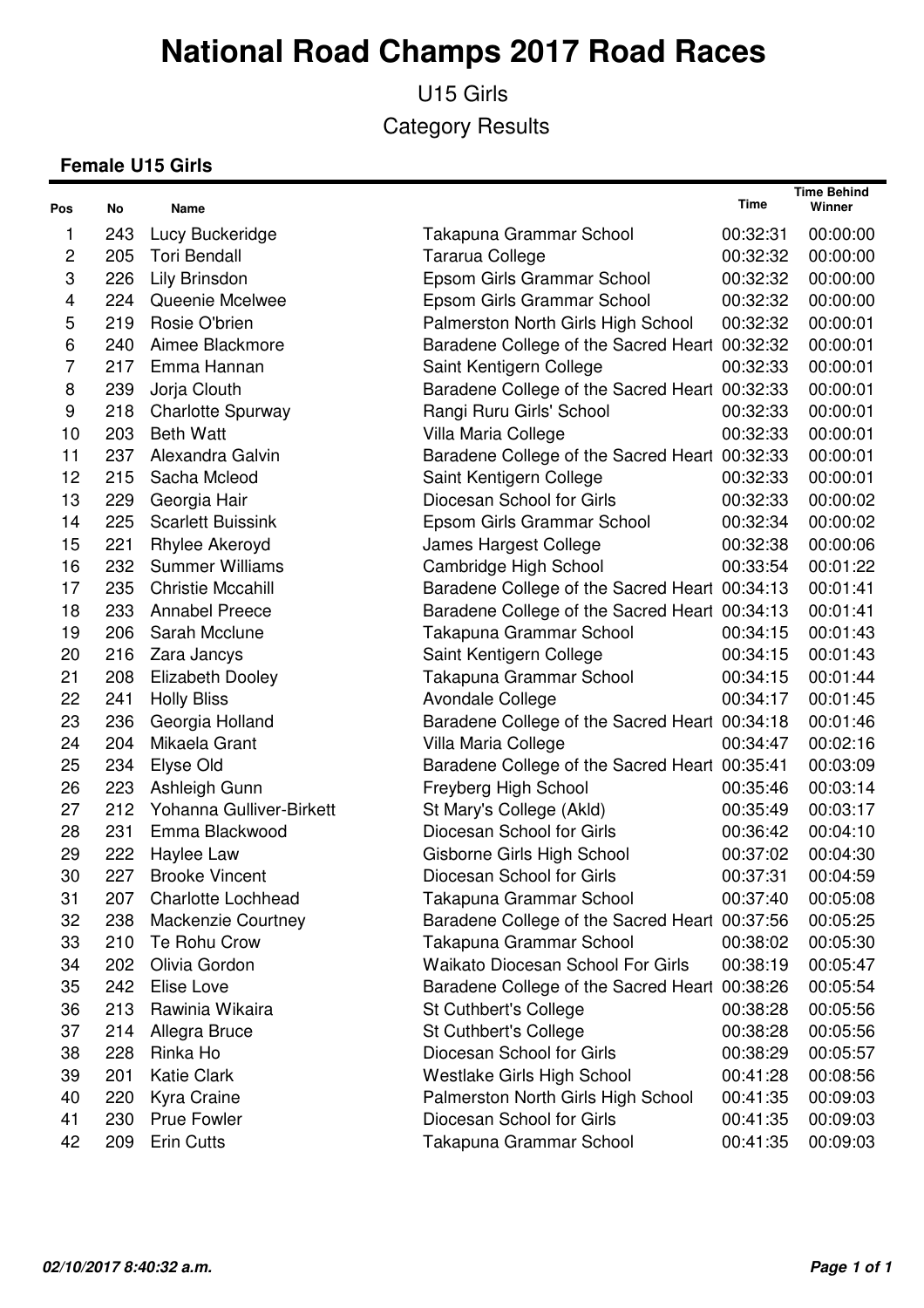U16 Boys A Category Results

#### **Male U16 Boys**

| Pos          | No  | Name                        |                                         | Time     | <b>Time Behind</b><br>Winner |
|--------------|-----|-----------------------------|-----------------------------------------|----------|------------------------------|
| 1            | 446 | Laurence Pithie             | Christchurch Boys High School           | 00:57:04 | 00:00:00                     |
| $\mathbf{2}$ | 402 | <b>Blake Tolmie</b>         | Westlake Boys High School               | 00:57:51 | 00:00:46                     |
| 3            | 451 | Jordy Ryan-Kidd             | <b>Auckland Grammar School</b>          | 00:57:51 | 00:00:46                     |
| 4            | 430 | Aiden Jones                 | Palmerston North Boys High School       | 00:57:52 | 00:00:47                     |
| 5            | 426 | <b>Andrew Matthews</b>      | Sacred Heart College (Akld)             | 00:57:52 | 00:00:47                     |
| 6            | 422 | <b>Boston Bright</b>        | <b>Scots College</b>                    | 00:57:52 | 00:00:47                     |
| 7            | 423 | Jack Melhuish               | Saint Kentigern College                 | 00:57:52 | 00:00:47                     |
| 8            | 404 | Jaydn Harris                | Westlake Boys High School               | 00:57:52 | 00:00:47                     |
| 9            | 424 | Jensen Foster               | Saint Kentigern College                 | 00:57:52 | 00:00:47                     |
| 10           | 406 | Kyle Hoskin                 | Wanganui Collegiate                     | 00:57:52 | 00:00:47                     |
| 11           | 425 | Liam Regan                  | Sacred Heart College (Akld)             | 00:57:52 | 00:00:48                     |
| 12           | 437 | Reece Rush                  | Lincoln High School                     | 00:57:53 | 00:00:48                     |
| 13           | 412 | Nick Bowen                  | Takapuna Grammar School                 | 00:57:53 | 00:00:48                     |
| 14           | 415 | James Corbett               | St Peter's School (Cambridge)           | 00:57:53 | 00:00:48                     |
| 15           | 431 | Jamie Dennis                | Palmerston North Boys High School       | 00:57:53 | 00:00:48                     |
| 16           | 409 | <b>Tim Lambers</b>          | Takapuna Grammar School                 | 00:57:53 | 00:00:48                     |
| 17           | 459 | Campbell Jordan             | Saint Kentigern College                 | 00:57:54 | 00:00:49                     |
| 18           | 410 | Sam Dyne                    | Takapuna Grammar School                 | 00:57:54 | 00:00:49                     |
| 19           | 450 | <b>Oliver Simcock-Smith</b> | <b>Auckland Grammar School</b>          | 00:57:54 | 00:00:49                     |
| 20           | 441 | <b>Camden Feint</b>         | Kapiti College                          | 00:57:55 | 00:00:50                     |
| 21           | 433 | Perry Willimott             | Northcote College                       | 00:57:55 | 00:00:50                     |
| 22           | 461 | Abe Odonnell                | Christchurch Boys High School           | 00:57:57 | 00:00:52                     |
| 23           | 445 | Henri Lehrke                | <b>Francis Douglas Memorial College</b> | 00:58:10 | 00:01:05                     |
| 24           | 454 | <b>Oliver Grave</b>         | <b>Auckland Grammar School</b>          | 00:59:00 | 00:01:56                     |
| 25           | 428 | <b>Michael Richmond</b>     | Palmerston North Boys High School       | 00:59:01 | 00:01:56                     |
| 26           | 449 | Liam Simmonds               | Cambridge High School                   | 00:59:01 | 00:01:56                     |
| 27           | 455 | James Corban                | <b>Auckland Grammar School</b>          | 00:59:01 | 00:01:56                     |
| 28           | 429 | <b>Jack Pronk</b>           | Palmerston North Boys High School       | 00:59:03 | 00:01:58                     |
| 29           | 457 | Liam Bunting                | Christchurch Boys High School           | 00:59:03 | 00:01:58                     |
| 30           | 407 | Henry Simpson               | Takapuna Grammar School                 | 01:00:28 | 00:03:23                     |
| 31           | 434 | <b>Park Lewis</b>           | New Plymouth Boys' High School          | 01:00:45 | 00:03:40                     |
| 32           | 416 | <b>Aidan Merrick</b>        | St Peter's College (Akld)               | 01:01:00 | 00:03:55                     |
| 33           | 414 | <b>Pearse Gatley</b>        | St Peter's School (Cambridge)           | 01:02:08 | 00:05:03                     |
| 34           | 411 | Dylan Chamberlain           | Takapuna Grammar School                 | 01:02:52 | 00:05:47                     |
| 35           | 436 | <b>Hamish Sadler</b>        | Lincoln High School                     | 01:02:54 | 00:05:49                     |
| 36           | 456 | Sam Botting                 | <b>Auckland Grammar School</b>          | 01:02:54 | 00:05:49                     |
| 37           | 452 | <b>Albert Moody</b>         | <b>Auckland Grammar School</b>          | 01:02:55 | 00:05:50                     |
| 38           | 453 | Sam Heyes                   | <b>Auckland Grammar School</b>          | 01:03:00 | 00:05:55                     |
| 39           | 419 | Max Williams                | St John's College (Hastings)            | 01:05:50 | 00:08:45                     |
| 40           | 401 | Shaun Woods                 | Westlake Boys High School               | 01:06:06 | 00:09:01                     |
| 41           | 408 | Max Mcpheat                 | Takapuna Grammar School                 | 01:06:07 | 00:09:02                     |
| 42           | 427 | <b>Samuel Russell</b>       | Palmerston North Boys High School       | 01:06:08 | 00:09:03                     |
| 43           | 413 | <b>Felix Barlow</b>         | Takapuna Grammar School                 | 01:06:09 | 00:09:04                     |
| 44           | 438 | <b>Tim Matthews</b>         | King's College                          | 01:06:15 | 00:09:10                     |
| 45           | 440 | <b>Hamish Butler</b>        | King's College                          | 01:06:20 | 00:09:15                     |
| 46           | 444 | Joshua Gordon               | Hamilton Boys High School               | 01:06:21 | 00:09:16                     |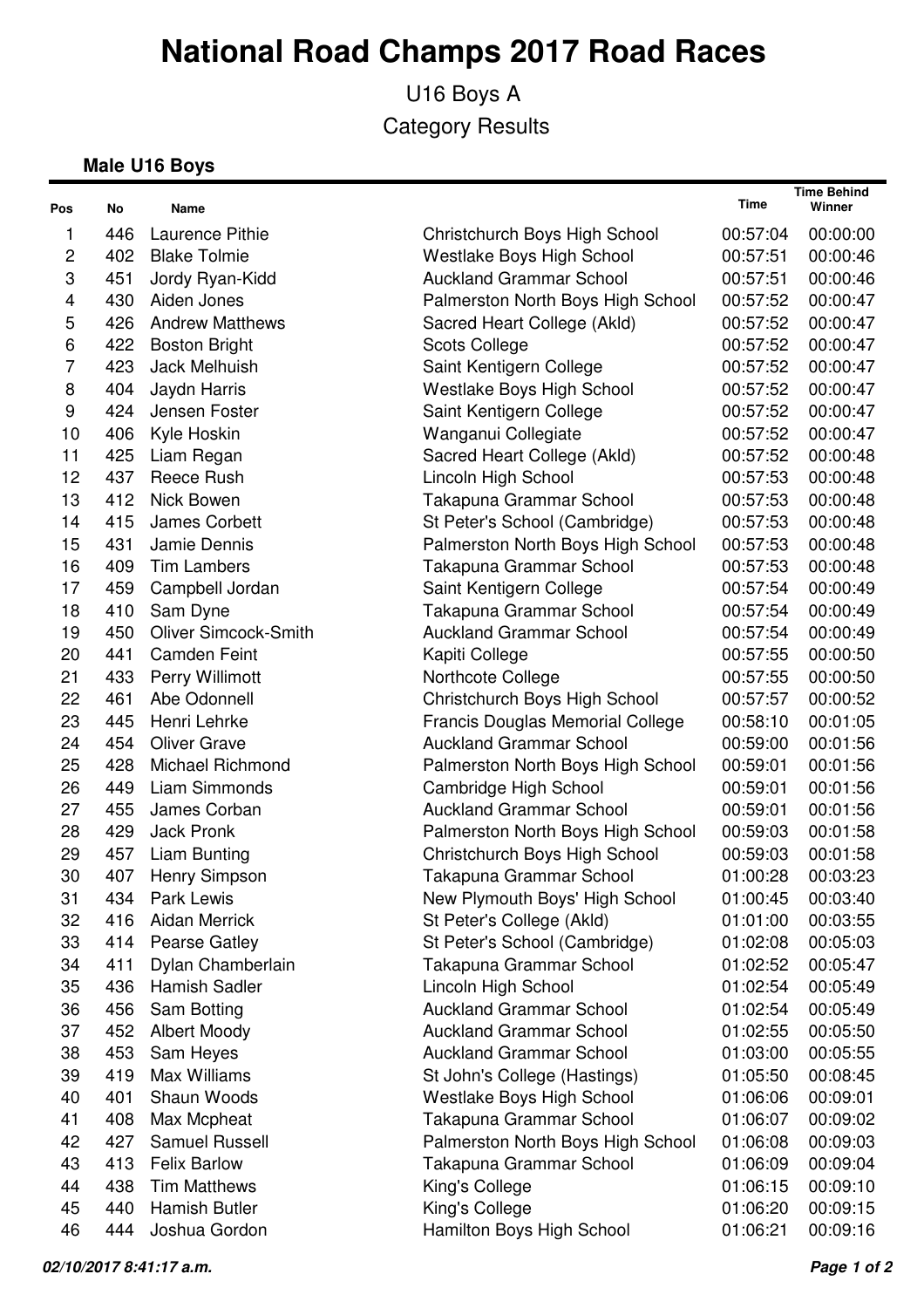U16 Boys A Category Results

#### **Male U16 Boys**

| No  | <b>Name</b>    |                                                                                | <b>Time</b> | <b>Time Behind</b><br>Winner |
|-----|----------------|--------------------------------------------------------------------------------|-------------|------------------------------|
| 421 | Joshua Goodger | Scots College                                                                  | 01:07:19    | 00:10:14                     |
| 442 | Max Walshe     | Hamilton Boys High School                                                      | 01:10:51    | 00:13:46                     |
|     |                | <b>Onslow College</b>                                                          | 01:11:59    | 00:14:54                     |
|     |                | Hamilton Boys High School                                                      | 01:17:24    | 00:20:19                     |
|     |                | St Peter's College (Akld)                                                      | 01:23:20    | 00:26:15                     |
|     |                | St Peter's College (Akld)                                                      | 01:24:33    | 00:27:28                     |
|     |                | 432 Stanley Riddle<br>462 Lucas Murphy<br>418 Caelan Boyd<br>417 Jett Gannaway |             |                              |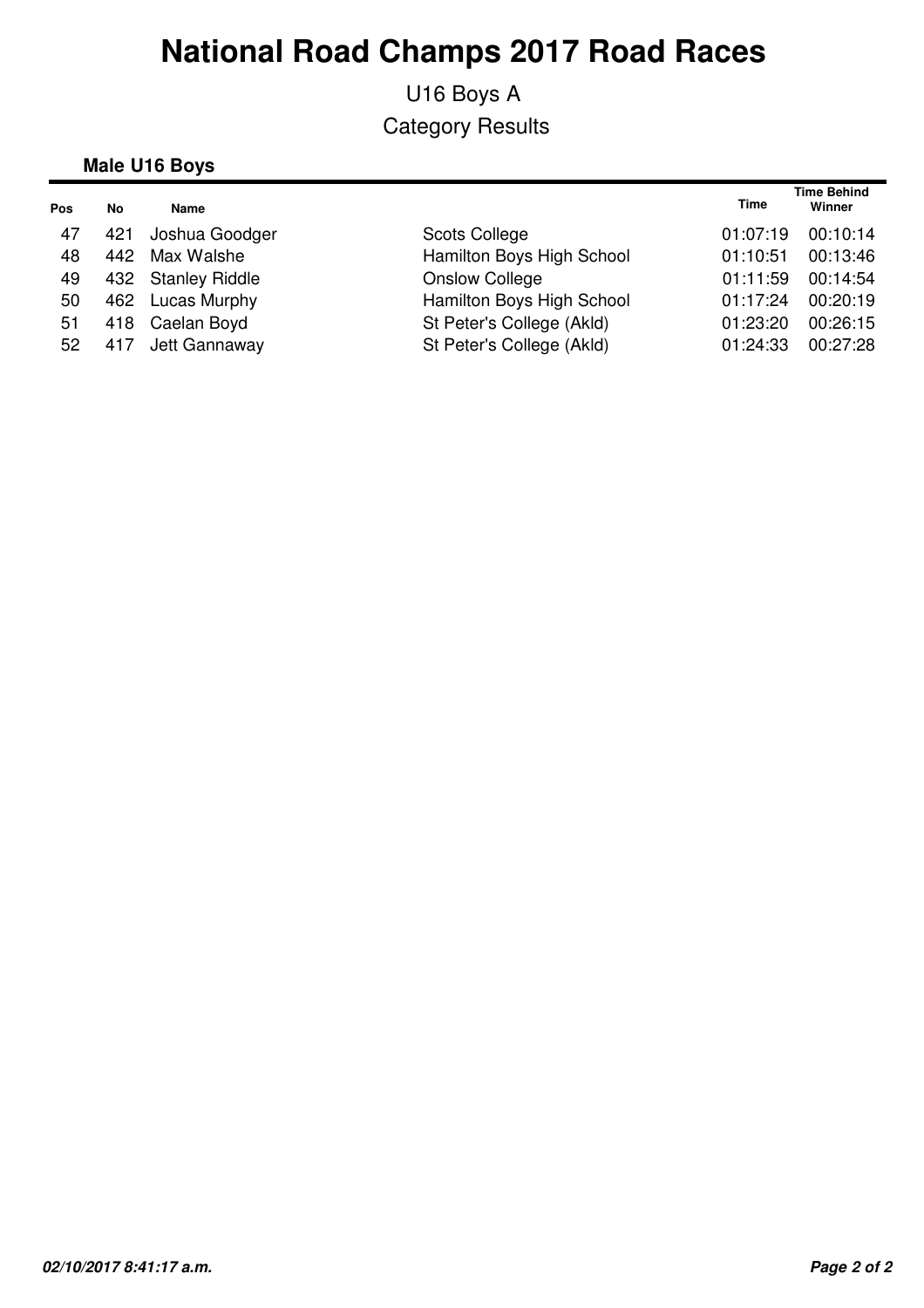U16 Boys B Category Results

#### **Male U16 Boys B**

| Pos            | <b>No</b> | <b>Name</b>            |                                   | <b>Time</b> | <b>Time Behind</b><br>Winner |
|----------------|-----------|------------------------|-----------------------------------|-------------|------------------------------|
| 1              | 405       | <b>Sam Dawkins</b>     | Westlake Boys High School         | 01:12:25    | 00:00:00                     |
| $\overline{c}$ | 471       | Kalib Patterson        | Westlake Boys High School         | 01:12:26    | 00:00:00                     |
| 3              | 467       | Jake Wood              | Takapuna Grammar School           | 01:12:26    | 00:00:00                     |
| 4              | 403       | <b>Matt Plank</b>      | Westlake Boys High School         | 01:12:26    | 00:00:00                     |
| 5              | 469       | Oliver Skilton         | Takapuna Grammar School           | 01:12:26    | 00:00:00                     |
| 6              | 470       | Samuel Turner-O'keeffe | Westlake Boys High School         | 01:12:26    | 00:00:00                     |
| 7              | 481       | Keenan Bailey          | King's College                    | 01:12:26    | 00:00:01                     |
| 8              | 484       | <b>Oliver Lamont</b>   | <b>Auckland Grammar School</b>    | 01:12:26    | 00:00:01                     |
| 9              | 465       | Winston Zhang          | Saint Kentigern College           | 01:12:27    | 00:00:01                     |
| 10             | 468       | Daniel Wisnewski       | New Plymouth Boys' High School    | 01:12:27    | 00:00:02                     |
| 11             | 482       | Matthew Young          | <b>Auckland Grammar School</b>    | 01:12:27    | 00:00:02                     |
| 12             | 480       | <b>Thomas Buchanan</b> | King's College                    | 01:12:28    | 00:00:03                     |
| 13             | 487       | <b>Oliver Burt</b>     | <b>Auckland Grammar School</b>    | 01:12:29    | 00:00:03                     |
| 14             | 477       | <b>Matthew Cooper</b>  | Palmerston North Boys High School | 01:12:30    | 00:00:04                     |
| 15             | 485       | <b>Oliver Christie</b> | <b>Auckland Grammar School</b>    | 01:12:31    | 00:00:05                     |
| 16             | 488       | Louis Aitken           | <b>Auckland Grammar School</b>    | 01:12:33    | 00:00:08                     |
| 17             | 473       | David Carr             | Takapuna Grammar School           | 01:13:48    | 00:01:22                     |
| 18             | 478       | <b>Oliver Marchl</b>   | Macleans College                  | 01:13:52    | 00:01:26                     |
| 19             | 476       | Nathan Greenwood       | Palmerston North Boys High School | 01:16:12    | 00:03:47                     |
| 20             | 479       | Jackie Zhang           | King's College                    | 01:18:53    | 00:06:28                     |
| 21             | 474       | Giovanni Rogers        | Sacred Heart College (Akld)       | 01:18:54    | 00:06:29                     |
| 22             | 472       | <b>Ryan Mccall</b>     | Takapuna Grammar School           | 01:26:01    | 00:13:35                     |
| 23             | 475       | Benjamin Blackhall     | Sacred Heart College (Akld)       | 01:34:18    | 00:21:52                     |
| 24             | 489       | Henry Tompkin          | <b>Scots College</b>              | 01:35:09    | 00:22:43                     |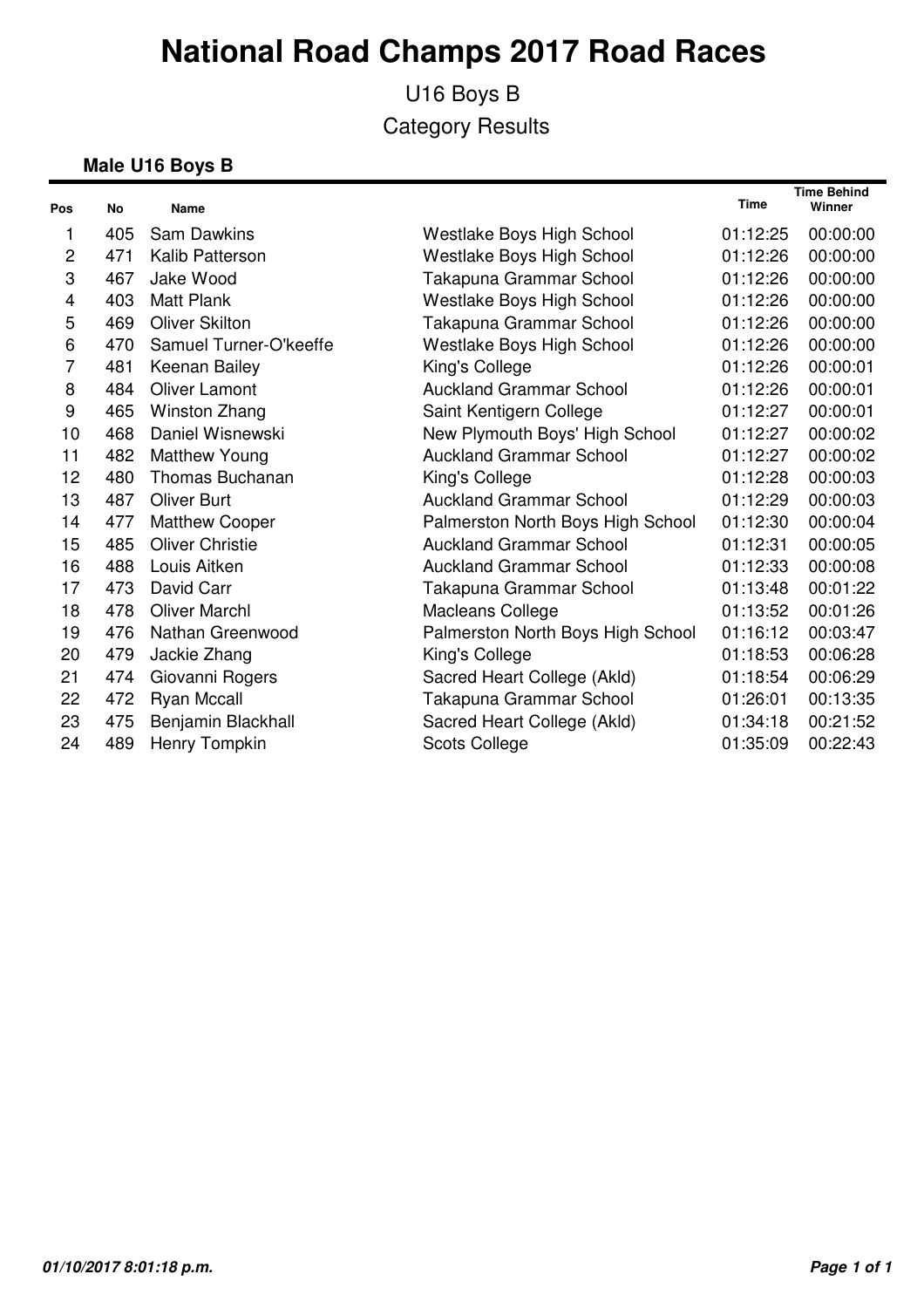U16 Girls Category Results

#### **Female U16 Girls**

| Pos            | No  | Name                     |                                               | Time     | <b>Time Behind</b><br>Winner |
|----------------|-----|--------------------------|-----------------------------------------------|----------|------------------------------|
| 1              | 267 | Henrietta Christie       | Lincoln High School                           | 01:02:04 | 00:00:00                     |
| $\overline{c}$ | 285 | Maddi Douglas            | Cambridge High School                         | 01:02:04 | 00:00:00                     |
| 3              | 252 | Megan Spring             | <b>Waikato Diocesan School For Girls</b>      | 01:02:04 | 00:00:00                     |
| 4              | 270 | Ella Wyllie              | Epsom Girls Grammar School                    | 01:02:05 | 00:00:00                     |
| 5              | 272 | Lucy Thomson             | Epsom Girls Grammar School                    | 01:02:05 | 00:00:00                     |
| 6              | 292 | Lara Hopkinson           | Baradene College of the Sacred Heart 01:02:05 |          | 00:00:01                     |
| 7              | 296 | <b>Grace Cummins</b>     | Baradene College of the Sacred Heart 01:02:05 |          | 00:00:01                     |
| 8              | 260 | Ella Couch               | St Mary's College (Akld)                      | 01:02:06 | 00:00:01                     |
| 9              | 297 | Natalya Carter           | Baradene College of the Sacred Heart 01:02:06 |          | 00:00:01                     |
| 10             | 291 | Olivia Hyland            | Baradene College of the Sacred Heart 01:02:06 |          | 00:00:01                     |
| 11             | 266 | <b>Ellie Parry</b>       | Massey High School                            | 01:02:06 | 00:00:01                     |
| 12             | 251 | Noya Oporto              | Westlake Girls High School                    | 01:02:49 | 00:00:44                     |
| 13             | 268 | Aimee Shaw               | Karamu High School                            | 01:08:40 | 00:06:35                     |
| 14             | 293 | <b>Erica Hipkins</b>     | Baradene College of the Sacred Heart 01:08:41 |          | 00:06:36                     |
| 15             | 254 | Emma Mckay               | <b>Waikato Diocesan School For Girls</b>      | 01:08:41 | 00:06:36                     |
| 16             | 255 | <b>Lucy Farrell</b>      | <b>Waikato Diocesan School For Girls</b>      | 01:08:41 | 00:06:36                     |
| 17             | 258 | <b>Charlotte Ball</b>    | Villa Maria College                           | 01:08:41 | 00:06:36                     |
| 18             | 277 | Annabel Brown            | Epsom Girls Grammar School                    | 01:08:41 | 00:06:36                     |
| 19             | 289 | <b>Ireland Miln</b>      | Baradene College of the Sacred Heart 01:08:45 |          | 00:06:40                     |
| 20             | 265 | Georgina Bryant          | Nga Tawa Diocesan School                      | 01:08:47 | 00:06:43                     |
| 21             | 257 | <b>Brooke Harrison</b>   | Villa Maria College                           | 01:12:00 | 00:09:55                     |
| 22             | 271 | <b>Grace Wilkie</b>      | Epsom Girls Grammar School                    | 01:12:26 | 00:10:22                     |
| 23             | 275 | Daisy Forsythe           | Epsom Girls Grammar School                    | 01:12:31 | 00:10:27                     |
| 24             | 262 | Niamh Bilsborough        | Saint Kentigern College                       | 01:12:38 | 00:10:33                     |
| 25             | 290 | Ella Mckee               | Baradene College of the Sacred Heart 01:12:38 |          | 00:10:33                     |
| 26             | 283 | Amy Gregan               | Cambridge High School                         | 01:12:41 | 00:10:37                     |
| 27             | 298 | <b>Isabella Roulston</b> | <b>Ashburton College</b>                      | 01:14:23 | 00:12:18                     |
| 28             | 281 | Nina Sardelich           | Cambridge High School                         | 01:14:23 | 00:12:18                     |
| 29             | 253 | Nicole Rogers            | <b>Waikato Diocesan School For Girls</b>      | 01:14:24 | 00:12:19                     |
| 30             | 256 | Georgia Clapcott         | <b>Waikato Diocesan School For Girls</b>      | 01:14:27 | 00:12:22                     |
| 31             | 280 | Olivia Sulzberger        | Cambridge High School                         | 01:15:30 | 00:13:25                     |
| 32             | 269 | Ella Gordon              | Feilding High School                          | 01:16:00 | 00:13:55                     |
| 33             | 261 | Jaime Wilkinson          | Saint Kentigern College                       | 01:16:05 | 00:14:00                     |
| 34             | 278 | <b>Rachael Berry</b>     | Epsom Girls Grammar School                    | 01:16:09 | 00:14:04                     |
| 35             | 274 | Darcey Pead-Kingdon      | Epsom Girls Grammar School                    | 01:16:38 | 00:14:33                     |
| 36             | 273 | Emilia Perez Raynaud     | Epsom Girls Grammar School                    | 01:16:47 | 00:14:42                     |
| 37             | 259 | Anya Christiansen        | Takapuna Grammar School                       | 01:17:37 | 00:15:32                     |
| 38             | 264 | Sophie Ellis             | Palmerston North Girls High School            | 01:18:21 | 00:16:17                     |
| 39             | 288 | <b>Grace Stowers</b>     | Baradene College of the Sacred Heart          | 01:18:38 | 00:16:34                     |
| 40             | 279 | <b>Emily Bashford</b>    | Diocesan School for Girls                     | 01:18:40 | 00:16:36                     |
| 41             | 263 | Marcayla Winterburn      | Palmerston North Girls High School            | 01:18:41 | 00:16:37                     |
| 42             | 284 | Jessica Goonan           | Cambridge High School                         | 01:25:17 | 00:23:12                     |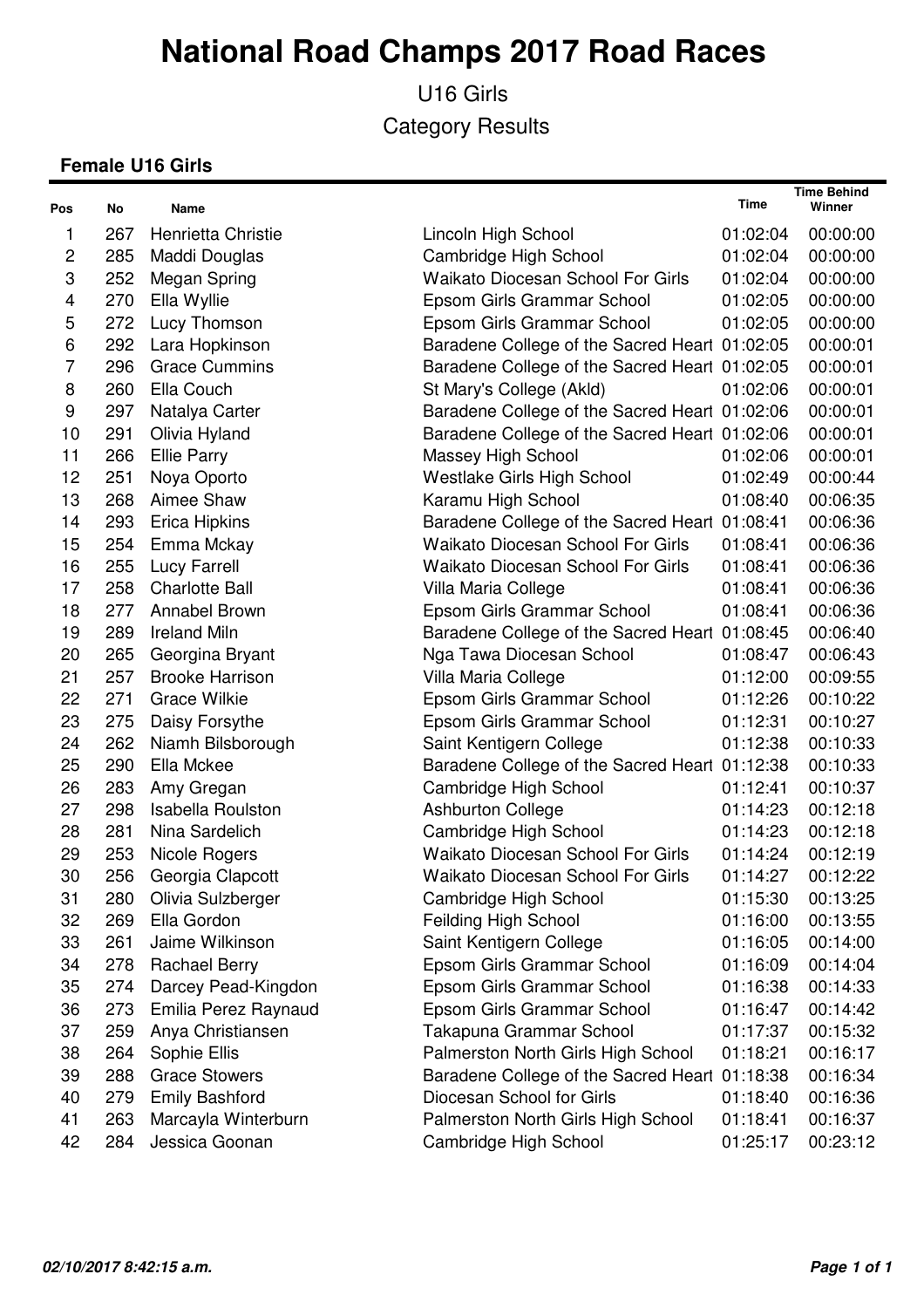U17 Boys A Category Results

#### **Male U17 Boys A**

| Pos          | No  | Name                           |                                   | Time     | <b>Time Behind</b><br>Winner |
|--------------|-----|--------------------------------|-----------------------------------|----------|------------------------------|
| 1            | 667 | <b>Kiaan Watts</b>             | Hamilton Boys High School         | 00:53:59 | 00:00:00                     |
| $\mathbf{2}$ | 619 | Callum Walsh                   | Saint Kentigern College           | 00:54:00 | 00:00:00                     |
| 3            | 632 | Finn Fisher-Black              | Nelson College                    | 00:54:00 | 00:00:00                     |
| 4            | 641 | <b>Drew Christensen</b>        | Hamilton Boys High School         | 00:54:00 | 00:00:00                     |
| 5            | 660 | <b>Campbell Baxter</b>         | <b>Auckland Grammar School</b>    | 00:54:01 | 00:00:01                     |
| 6            | 605 | <b>Ewart Bower</b>             | Westlake Boys High School         | 00:54:01 | 00:00:01                     |
| 7            | 647 | Logan Currie                   | Christchurch Boys High School     | 00:54:01 | 00:00:01                     |
| 8            | 630 | Ari Scott                      | Nelson College                    | 00:54:01 | 00:00:01                     |
| 9            | 658 | Lachlan Dickson                | <b>Auckland Grammar School</b>    | 00:54:01 | 00:00:01                     |
| 10           | 602 | Matthew Sugden                 | <b>Westlake Boys High School</b>  | 00:54:01 | 00:00:01                     |
| 11           | 628 | <b>Ethan Craine</b>            | Palmerston North Boys High School | 00:54:01 | 00:00:01                     |
| 12           | 604 | Daniel Maddren                 | Westlake Boys High School         | 00:54:01 | 00:00:02                     |
| 13           | 663 | <b>Cameron Manley</b>          | Saint Kentigern College           | 00:54:01 | 00:00:02                     |
| 14           | 603 | <b>Blake Scanlen</b>           | Westlake Boys High School         | 00:54:02 | 00:00:02                     |
| 15           | 608 | Xander White                   | Takapuna Grammar School           | 00:54:02 | 00:00:02                     |
| 16           | 778 | <b>Griffyn Spencer</b>         | Christchurch Boys High School     | 00:54:02 | 00:00:02                     |
| 17           | 633 | Haydn Muter                    | Matamata College                  | 00:54:02 | 00:00:02                     |
| 18           | 651 | Josh Lane                      | Cambridge High School             | 00:54:02 | 00:00:02                     |
| 19           | 610 | Josh Kench                     | Takapuna Grammar School           | 00:54:02 | 00:00:02                     |
| 20           | 609 | Luke Leonard                   | Takapuna Grammar School           | 00:54:02 | 00:00:02                     |
| 21           | 631 | Keegan Hornblow                | Nelson College                    | 00:54:02 | 00:00:02                     |
| 22           | 664 | Jacob Hannan                   | Saint Kentigern College           | 00:54:02 | 00:00:03                     |
| 23           | 646 | <b>Samuel Medlicott</b>        | Christchurch Boys High School     | 00:54:02 | 00:00:03                     |
| 24           | 622 | <b>Zachary Cantell-Roberts</b> | Saint Kentigern College           | 00:54:02 | 00:00:03                     |
| 25           | 626 | Max Taylor                     | Palmerston North Boys High School | 00:54:03 | 00:00:03                     |
| 26           | 613 | Reuben Thompson                | St Peter's School (Cambridge)     | 00:54:03 | 00:00:03                     |
| 27           | 42  | Barnaby Clegg-Shaw             | <b>Auckland Grammar School</b>    | 00:54:03 | 00:00:03                     |
| 28           | 665 | Angus Claasen                  | Palmerston North Boys High School | 00:54:03 | 00:00:04                     |
| 29           | 640 | <b>Archie Martin</b>           | Hamilton Boys High School         | 00:54:09 | 00:00:09                     |
| 30           | 607 | <b>Jack Edwards</b>            | Taupo Nui-a-tia College           | 00:54:10 | 00:00:11                     |
| 31           | 627 | Cam Jones                      | Palmerston North Boys High School | 00:54:12 | 00:00:12                     |
| 32           | 606 | <b>Fergus Hamilton</b>         | Tauranga Boys' College            | 00:54:12 | 00:00:12                     |
| 33           | 644 | <b>Josh Rivett</b>             | Christchurch Boys High School     | 00:54:47 | 00:00:48                     |
| 34           | 655 | <b>Simon Roberts</b>           | <b>Auckland Grammar School</b>    | 00:54:50 | 00:00:51                     |
| 35           | 617 | Finn Sherlock                  | <b>Scots College</b>              | 00:54:51 | 00:00:51                     |
| 36           | 601 | <b>Nick Thomas</b>             | Westlake Boys High School         | 00:55:12 | 00:01:13                     |
| 37           | 657 | Alex Fogelberg                 | <b>Auckland Grammar School</b>    | 00:55:13 | 00:01:14                     |
| 38           | 623 | Matthew Wynne                  | Sacred Heart College (Akld)       | 00:55:17 | 00:01:18                     |
| 39           | 624 | <b>Cameron Davies</b>          | Sacred Heart College (Akld)       | 00:55:19 | 00:01:19                     |
| 40           | 650 | <b>Ruben Sargent</b>           | Cambridge High School             | 00:55:25 | 00:01:25                     |
| 41           | 639 | Fergus Washington-Smith        | Hamilton Boys High School         | 00:55:25 | 00:01:25                     |
| 42           | 642 | <b>Brandon Thornley</b>        | Christchurch Boys High School     | 00:56:12 | 00:02:13                     |
| 43           | 612 | <b>Brenden Beyer</b>           | Takapuna Grammar School           | 00:56:23 | 00:02:23                     |
| 44           | 661 | Sam Upton                      | Takapuna Grammar School           | 00:57:12 | 00:03:12                     |
| 45           | 611 | <b>Callum Erskine</b>          | Takapuna Grammar School           | 00:57:17 | 00:03:17                     |
| 46           | 775 | <b>Christian Rush</b>          | <b>Auckland Grammar School</b>    | 00:57:21 | 00:03:22                     |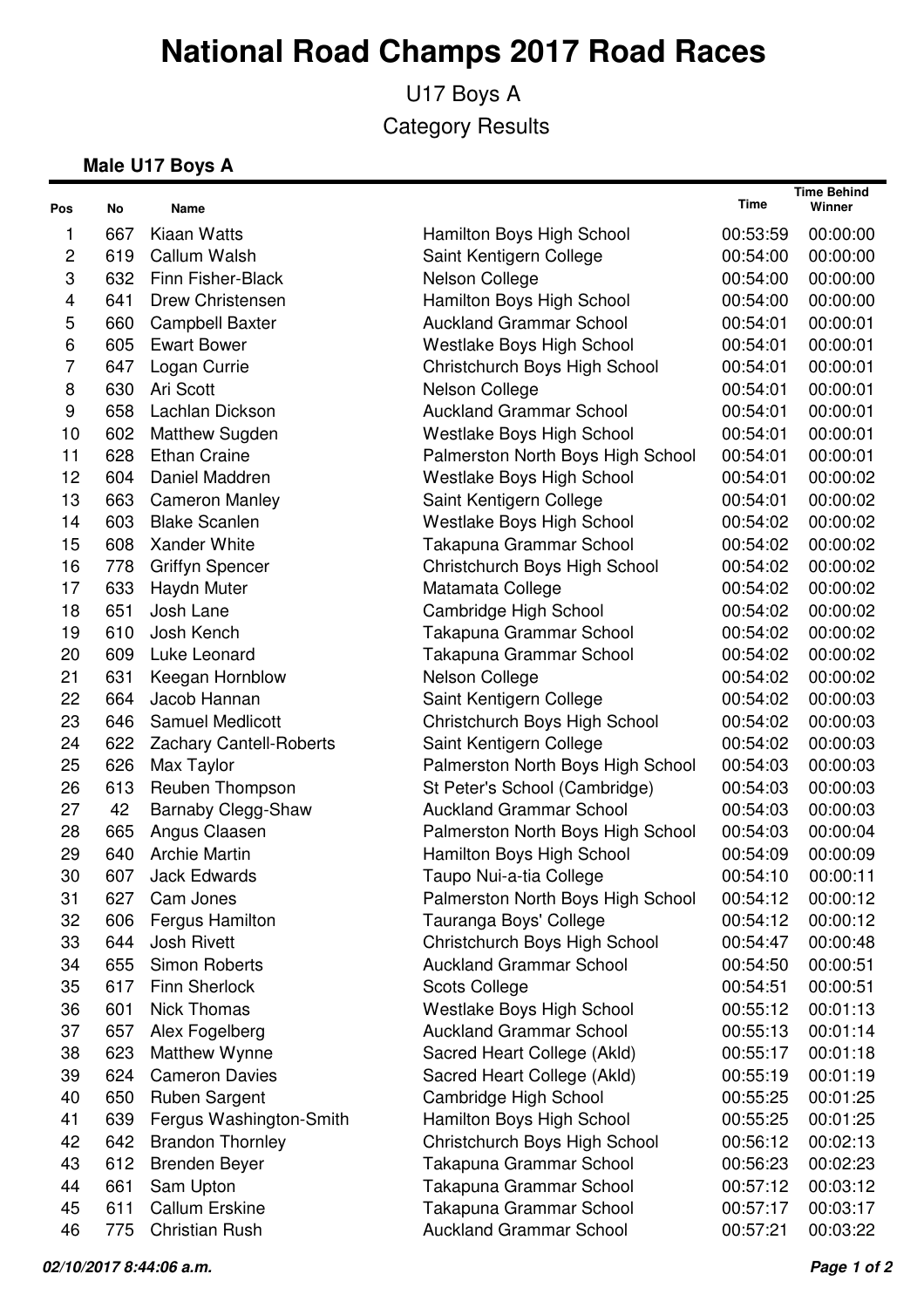U17 Boys A Category Results

#### **Male U17 Boys A**

| Pos | No  | Name                    |                                | <b>Time</b> | <b>Time Behind</b><br>Winner |
|-----|-----|-------------------------|--------------------------------|-------------|------------------------------|
| 47  | 656 | Christophe Kerby        | <b>Auckland Grammar School</b> | 00:57:23    | 00:03:23                     |
| 48  | 662 | <b>Patrick Calver</b>   | Takapuna Grammar School        | 00:57:23    | 00:03:24                     |
| 49  | 636 | James Archibald         | King's College                 | 01:01:08    | 00:07:08                     |
| 50  |     | 645 Joshua Ocop-Coursey | Christchurch Boys High School  | 01:01:09    | 00:07:09                     |
| 51  | 618 | Louis Hodgkinson        | <b>Scots College</b>           | 01:01:10    | 00:07:10                     |
| 52  | 648 | <b>Harry Clarke</b>     | Christchurch Boys High School  | 01:01:15    | 00:07:15                     |
| 53  | 635 | Nick Ferguson           | King's College                 | 01:01:40    | 00:07:40                     |
| 54  | 625 | <b>Harrison Deal</b>    | Rathkeale College              | 01:01:41    | 00:07:42                     |
| 55  | 634 | Will Thompson           | King's College                 | 01:02:18    | 00:08:18                     |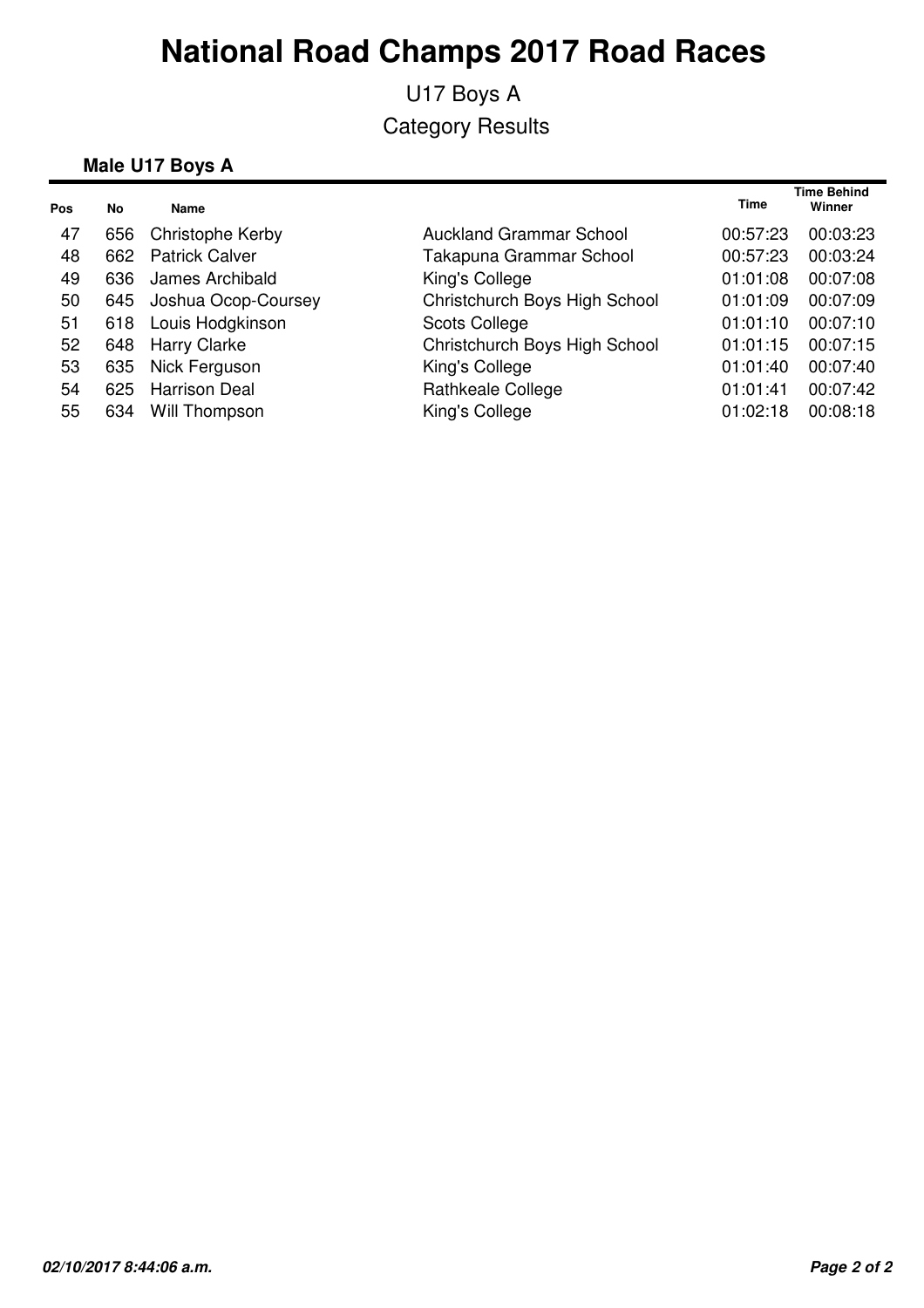U17 Boys B Category Results

#### **Male U17 Boys B**

| Pos            | <b>No</b> | <b>Name</b>            |                                   | <b>Time</b> | <b>Time Behind</b><br>Winner |
|----------------|-----------|------------------------|-----------------------------------|-------------|------------------------------|
|                | 666       | <b>Jake Saussey</b>    | Takapuna Grammar School           | 01:06:02    | 00:00:00                     |
| $\overline{c}$ | 673       | <b>Bradley Bycroft</b> | Westlake Boys High School         | 01:06:03    | 00:00:00                     |
| 3              | 680       | Luke Scott             | Palmerston North Boys High School | 01:06:04    | 00:00:01                     |
| 4              | 670       | Keegan Leask           | Palmerston North Boys High School | 01:06:10    | 00:00:08                     |
| 5              | 687       | <b>Tama Hoare</b>      | <b>Auckland Grammar School</b>    | 01:06:31    | 00:00:28                     |
| 6              | 690       | <b>Ben Mattison</b>    | <b>Auckland Grammar School</b>    | 01:06:31    | 00:00:28                     |
| 7              | 682       | Ollie Dunshea          | King's College                    | 01:06:31    | 00:00:29                     |
| 8              | 776       | Otis Abbott            | Saint Kentigern College           | 01:06:39    | 00:00:37                     |
| 9              | 678       | <b>Campbell Ware</b>   | Palmerston North Boys High School | 01:06:42    | 00:00:40                     |
| 10             | 671       | Joshua Wang            | Westlake Boys High School         | 01:06:45    | 00:00:42                     |
| 11             | 686       | Henry Maling           | <b>Auckland Grammar School</b>    | 01:06:46    | 00:00:43                     |
| 12             | 672       | James Lavelle          | Westlake Boys High School         | 01:09:07    | 00:03:05                     |
| 13             | 679       | Nick Tuck              | Palmerston North Boys High School | 01:10:26    | 00:04:23                     |
| 14             | 683       | Akitha Medagoda        | <b>Auckland Grammar School</b>    | 01:10:30    | 00:04:27                     |
| 15             | 677       | <b>William Armer</b>   | Sacred Heart College (Akld)       | 01:11:07    | 00:05:04                     |
| 16             | 685       | Max Malpass            | <b>Auckland Grammar School</b>    | 01:11:33    | 00:05:31                     |
| 17             | 675       | Akram Abbad            | Westlake Boys High School         | 01:12:10    | 00:06:07                     |
| 18             | 674       | James Ahn              | Westlake Boys High School         | 01:12:11    | 00:06:08                     |
| 19             | 676       | <b>Nick Little</b>     | Takapuna Grammar School           | 01:12:13    | 00:06:11                     |
| 20             | 688       | Benjamin Goffin        | <b>Auckland Grammar School</b>    | 01:12:15    | 00:06:13                     |
| 21             | 681       | <b>Andrew Laurie</b>   | Massey High School                | 01:15:32    | 00:09:29                     |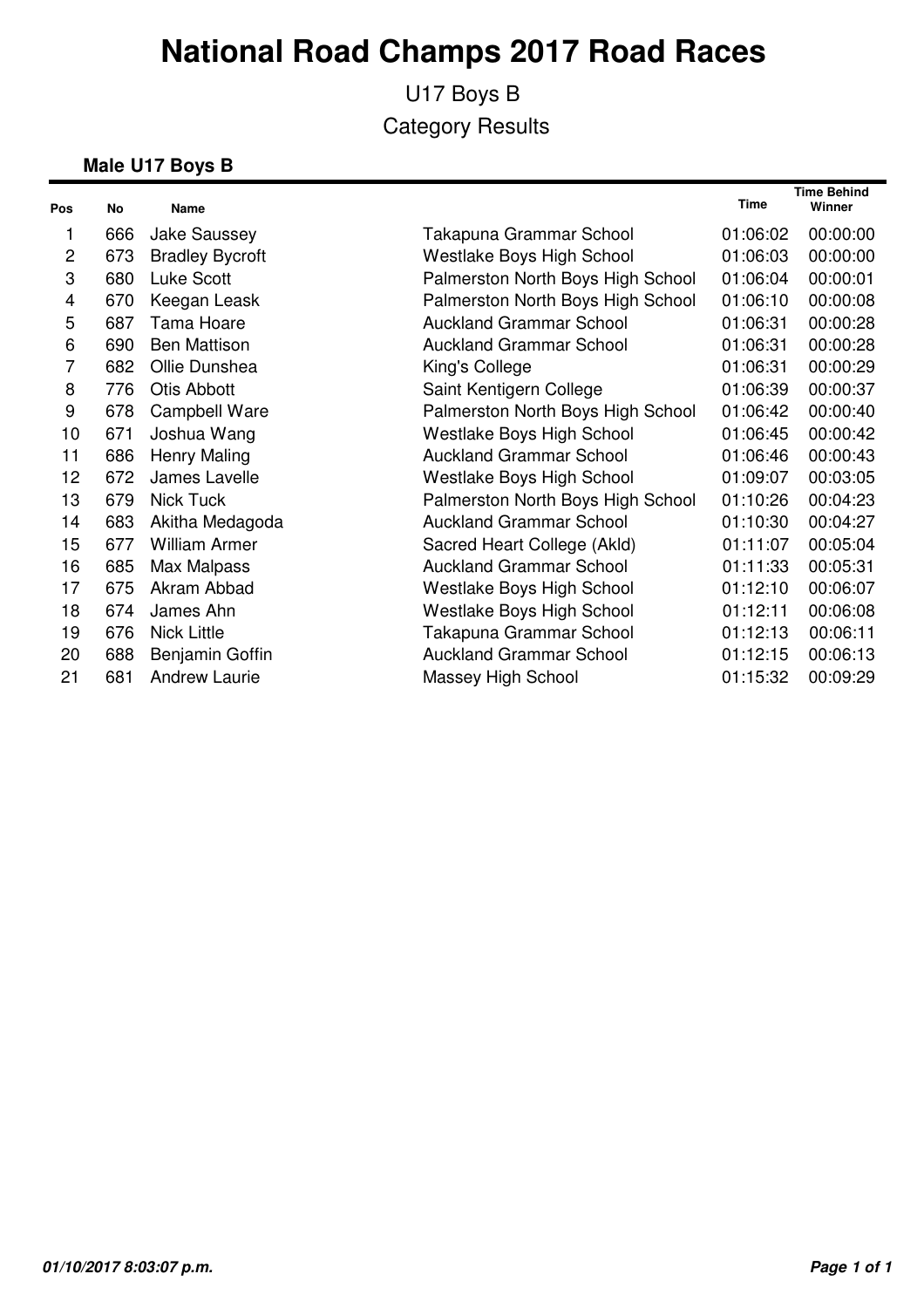U17 Girls Category Results

#### **Female U17 Girls**

| Pos            | No  | Name                        |                                               | Time     | <b>Time Behind</b><br>Winner |
|----------------|-----|-----------------------------|-----------------------------------------------|----------|------------------------------|
| 1              | 505 | Mckenzie Milne              | <b>Waikato Diocesan School For Girls</b>      | 01:07:28 | 00:00:00                     |
| $\overline{c}$ | 516 | Ally Wollaston              | St Peter's School (Cambridge)                 | 01:07:28 | 00:00:00                     |
| 3              | 544 | Renee Young                 | Takapuna Grammar School                       | 01:07:28 | 00:00:00                     |
| 4              | 504 | Eva Parkinson               | <b>Waikato Diocesan School For Girls</b>      | 01:07:29 | 00:00:00                     |
| 5              | 542 | <b>Greer Haddock</b>        | Baradene College of the Sacred Heart 01:07:29 |          | 00:00:00                     |
| 6              | 540 | <b>Isabella Morton</b>      | Baradene College of the Sacred Heart 01:07:29 |          | 00:00:01                     |
| 7              | 508 | <b>Courtney King</b>        | <b>Waikato Diocesan School For Girls</b>      | 01:07:30 | 00:00:01                     |
| 8              | 509 | Olivia King                 | <b>Waikato Diocesan School For Girls</b>      | 01:07:30 | 00:00:02                     |
| 9              | 519 | <b>Lancely Yung</b>         | <b>St Cuthbert's College</b>                  | 01:07:30 | 00:00:02                     |
| 10             | 525 | <b>Maddy Clarke</b>         | Saint Kentigern College                       | 01:07:30 | 00:00:02                     |
| 11             | 523 | Annabelle Waterworth        | Saint Kentigern College                       | 01:07:30 | 00:00:02                     |
| 12             | 518 | Morgan Brown                | St Peter's School (Cambridge)                 | 01:07:31 | 00:00:02                     |
| 13             | 515 | <b>Charlie Arnold</b>       | Takapuna Grammar School                       | 01:07:31 | 00:00:03                     |
| 14             | 503 | Hannah Quinlan              | <b>Waikato Diocesan School For Girls</b>      | 01:07:31 | 00:00:03                     |
| 15             | 528 | Lee Boon                    | New Plymouth Girls' High School               | 01:07:31 | 00:00:03                     |
| 16             | 501 | Claudia Vanner              | <b>Waikato Diocesan School For Girls</b>      | 01:07:31 | 00:00:03                     |
| 17             | 514 | Zoe Martin                  | Takapuna Grammar School                       | 01:07:32 | 00:00:03                     |
| 18             | 522 | Sophie Wilkinson            | Saint Kentigern College                       | 01:07:32 | 00:00:03                     |
| 19             | 539 | Emelia Wilkinson            | Baradene College of the Sacred Heart 01:07:32 |          | 00:00:03                     |
| 20             | 521 | <b>Natalie Paris</b>        | St Cuthbert's College                         | 01:07:32 | 00:00:04                     |
| 21             | 510 | Charli Herbert              | <b>Waikato Diocesan School For Girls</b>      | 01:07:32 | 00:00:04                     |
| 22             | 536 | Hannah Berry                | Epsom Girls Grammar School                    | 01:07:32 | 00:00:04                     |
| 23             | 517 | Saskia Van Der Peet         | St Peter's School (Cambridge)                 | 01:07:33 | 00:00:04                     |
| 24             | 511 | Elizabeth Chan              | <b>Waikato Diocesan School For Girls</b>      | 01:10:02 | 00:02:33                     |
| 25             | 512 | Jessica Butterworth         | <b>Waikato Diocesan School For Girls</b>      | 01:10:02 | 00:02:34                     |
| 26             | 507 | Dina Lempriere              | <b>Waikato Diocesan School For Girls</b>      | 01:10:04 | 00:02:36                     |
| 27             | 502 | Georgia Taylor              | <b>Waikato Diocesan School For Girls</b>      | 01:10:05 | 00:02:36                     |
| 28             | 526 | <b>Bridget Olphert</b>      | Queen Margaret College                        | 01:10:05 | 00:02:37                     |
| 29             | 527 | Nicole Cranshaw             | Otumoetai College                             | 01:11:43 | 00:04:14                     |
| 30             | 538 | <b>Eloise Cameron Smith</b> | Diocesan School for Girls                     | 01:11:44 | 00:04:15                     |
| 31             | 520 | Georgie Waters              | <b>St Cuthbert's College</b>                  | 01:11:44 | 00:04:16                     |
| 32             | 541 | Georgia King                | Baradene College of the Sacred Heart 01:14:20 |          | 00:06:51                     |
| 33             | 531 | Jade Raby                   | Epsom Girls Grammar School                    | 01:17:24 | 00:09:56                     |
| 34             | 534 | <b>Charlotte Fox</b>        | Epsom Girls Grammar School                    | 01:19:24 | 00:11:56                     |
| 35             | 535 | Sophie Davies               | Epsom Girls Grammar School                    | 01:19:27 | 00:11:59                     |
| 36             | 506 | Megan Lockett               | <b>Waikato Diocesan School For Girls</b>      | 01:20:03 | 00:12:35                     |
| 37             | 530 | Kadeea Mcelroy              | Massey High School                            | 01:22:37 | 00:15:09                     |
| 38             | 537 | <b>Charlotte Clarke</b>     | Diocesan School for Girls                     | 01:23:15 | 00:15:47                     |
| 39             | 533 | Greer Mclean                | Epsom Girls Grammar School                    | 01:23:39 | 00:16:11                     |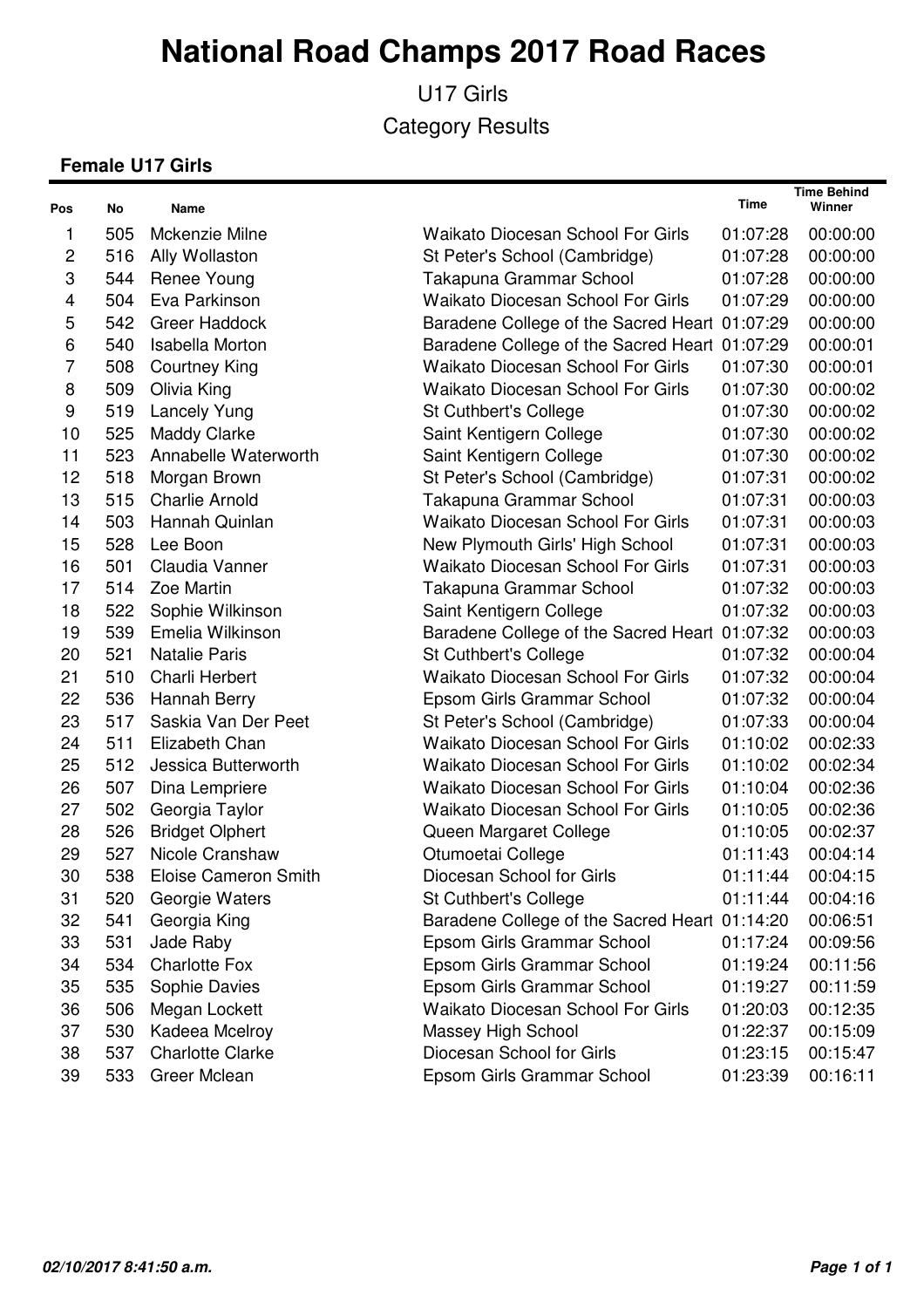U20 Boys Category Results

#### **Male U20 Boys**

| Pos            | No  | Name                    |                                   | Time     | <b>Time Behind</b><br>Winner |
|----------------|-----|-------------------------|-----------------------------------|----------|------------------------------|
| 1              | 740 | Madi Hartley-Brown      | Palmerston North Boys High School | 01:17:41 | 00:00:00                     |
| $\mathbf{2}$   | 760 | <b>Bailey O'donnell</b> | Christchurch Boys High School     | 01:17:41 | 00:00:00                     |
| 3              | 750 | Theo Gilbertson         | King's College                    | 01:17:43 | 00:00:01                     |
| 4              | 759 | <b>Campbell Pithie</b>  | Christchurch Boys High School     | 01:17:44 | 00:00:03                     |
| 5              | 723 | <b>Henry Levett</b>     | <b>Scots College</b>              | 01:17:46 | 00:00:05                     |
| 6              | 774 | <b>Burnie Mcgrath</b>   | Hamilton Boys High School         | 01:18:17 | 00:00:36                     |
| $\overline{7}$ | 758 | <b>Nick Thornley</b>    | Christchurch Boys High School     | 01:19:35 | 00:01:54                     |
| 8              | 764 | Aaron Wyllie            | <b>Auckland Grammar School</b>    | 01:19:47 | 00:02:05                     |
| 9              | 757 | Jack Walsh              | Christchurch Boys High School     | 01:19:48 | 00:02:06                     |
| 10             | 716 | Oscar Elworthy          | Takapuna Grammar School           | 01:19:48 | 00:02:06                     |
| 11             | 770 | Dalton Hiley            | <b>Auckland Grammar School</b>    | 01:19:48 | 00:02:06                     |
| 12             | 738 | <b>Adam Martin</b>      | Palmerston North Boys High School | 01:19:48 | 00:02:07                     |
| 13             | 763 | <b>Matt Berry</b>       | Cambridge High School             | 01:19:49 | 00:02:07                     |
| 14             | 725 | Sam Titter-Dower        | Saint Kentigern College           | 01:19:54 | 00:02:12                     |
| 15             | 766 | <b>Gus Ullrich</b>      | <b>Auckland Grammar School</b>    | 01:20:42 | 00:03:00                     |
| 16             | 746 | James Krzanich          | Massey High School                | 01:22:16 | 00:04:34                     |
| 17             | 736 | Dylan Simpson           | Palmerston North Boys High School | 01:22:36 | 00:04:54                     |
| 18             | 701 | Bingzheng Yan           | Westlake Boys High School         | 01:22:47 | 00:05:05                     |
| 19             | 761 | Jarred Treymane         | Cambridge High School             | 01:22:47 | 00:05:06                     |
| 20             | 709 | Ronan Avery             | Te Aho O Te Kura Pounamu          | 01:22:48 | 00:05:06                     |
| 21             | 734 | Liam Valentine          | Palmerston North Boys High School | 01:22:48 | 00:05:06                     |
| 22             | 714 | Adam Mcpheat            | Takapuna Grammar School           | 01:22:48 | 00:05:06                     |
| 23             | 749 | Tyler Jerram            | King's College                    | 01:22:48 | 00:05:06                     |
| 24             | 747 | <b>Liam Hewlett</b>     | Massey High School                | 01:22:48 | 00:05:06                     |
| 25             | 748 | Alexander Ellwood       | Massey High School                | 01:22:48 | 00:05:07                     |
| 26             | 751 | Luke Shaw               | Karamu High School                | 01:22:48 | 00:05:07                     |
| 27             | 711 | Lachlan Haycock         | Tauranga Boys' College            | 01:22:49 | 00:05:07                     |
| 28             | 710 | Jamie Sheilds           | Tauranga Boys' College            | 01:22:49 | 00:05:07                     |
| 29             | 737 | Denith Rajapakse        | Palmerston North Boys High School | 01:22:50 | 00:05:09                     |
| 30             | 708 | Finn Buckeridge         | Westlake Boys High School         | 01:22:51 | 00:05:09                     |
| 31             | 735 | <b>Thomas Stannard</b>  | Palmerston North Boys High School | 01:22:51 | 00:05:09                     |
| 32             | 713 | Jonathan Nicholas       | Takapuna Grammar School           | 01:22:52 | 00:05:10                     |
| 33             | 762 | Jack Mclaughlin         | Cambridge High School             | 01:22:54 | 00:05:12                     |
| 34             | 732 | Liam Cooper             | Rongotai College                  | 01:23:04 | 00:05:22                     |
| 35             | 706 | Aidan Cook              | Westlake Boys High School         | 01:23:28 | 00:05:46                     |
| 36             | 728 | Ryan Church             | Saint Kentigern College           | 01:23:47 | 00:06:05                     |
| 37             | 703 | <b>Reuben Soares</b>    | Westlake Boys High School         | 01:24:19 | 00:06:37                     |
| 38             | 722 | Lachlan Macdonald       | <b>Scots College</b>              | 01:24:29 | 00:06:48                     |
| 39             | 719 | Callum Caughey          | St Peter's School (Cambridge)     | 01:24:30 | 00:06:49                     |
| 40             | 727 | Matthew Faulconbridge   | Saint Kentigern College           | 01:25:05 | 00:07:23                     |
| 41             | 769 | Matt Illing             | <b>Auckland Grammar School</b>    | 01:28:50 | 00:11:09                     |
| 42             | 724 | Daniel Whitburn         | Saint Kentigern College           | 01:28:52 | 00:11:10                     |
| 43             | 752 | Timothy Ng              | Hamilton Boys High School         | 01:28:52 | 00:11:10                     |
| 44             | 745 | <b>Bradley Laurie</b>   | Massey High School                | 01:34:55 | 00:17:14                     |
| 45             | 739 | <b>William Kelly</b>    | Palmerston North Boys High School | 01:34:56 | 00:17:14                     |
| 46             | 712 | Woosik Yoon             | Takapuna Grammar School           | 01:34:56 | 00:17:14                     |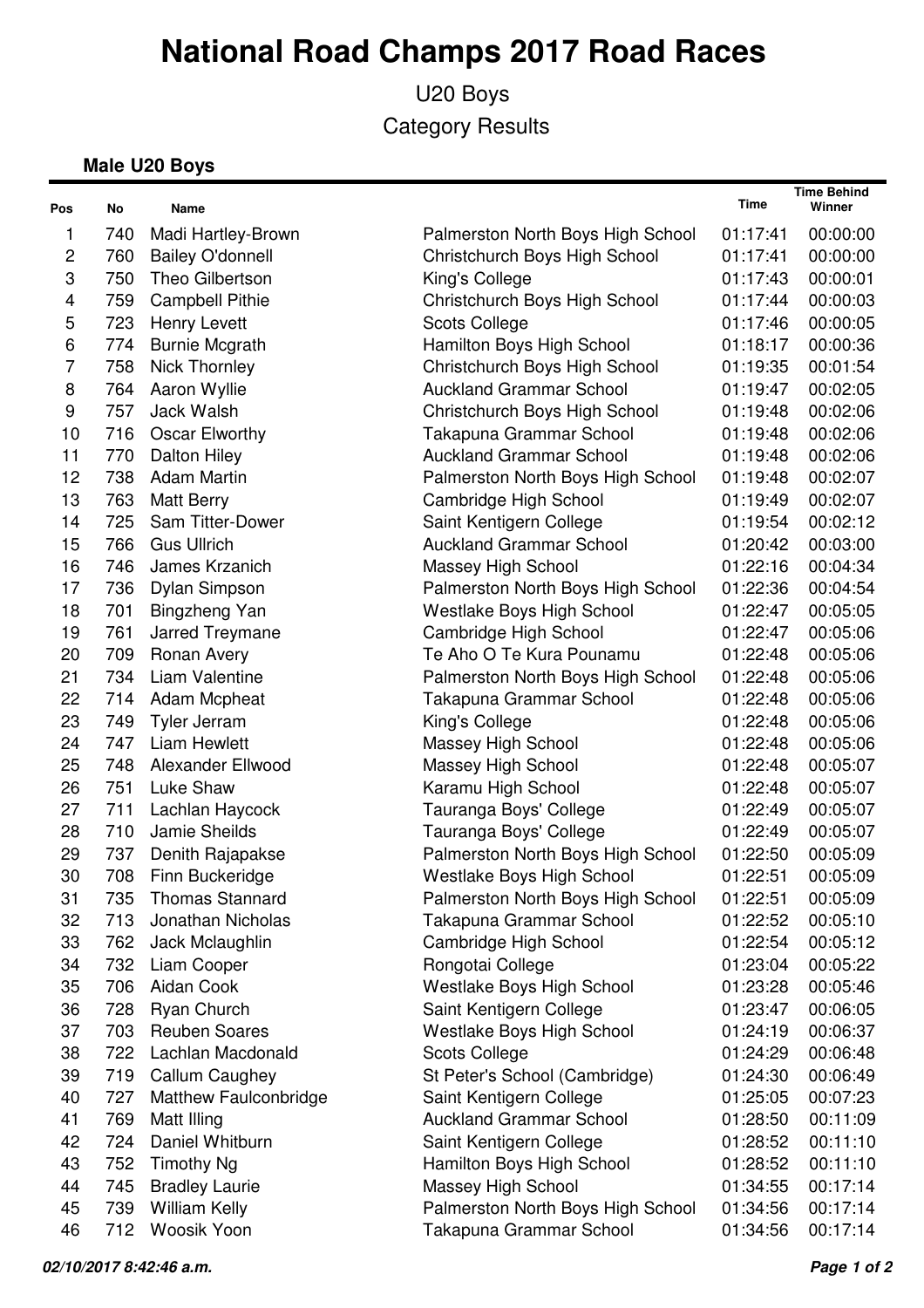### U20 Boys Category Results

#### **Male U20 Boys**

| Pos | No   | Name                  |                                  | <b>Time</b> | <b>Time Behind</b><br>Winner |
|-----|------|-----------------------|----------------------------------|-------------|------------------------------|
| 47  | 754  | Yudong Ma             | Hamilton Boys High School        | 01:34:56    | 00:17:14                     |
| 48  | 743  | Kaelen Van Vugt       | Massey High School               | 01:34:58    | 00:17:16                     |
| 49  | 767  | Joshua Roberts        | <b>Auckland Grammar School</b>   | 01:34:59    | 00:17:17                     |
| 50  | 771  | Josh Hamilton         | <b>Auckland Grammar School</b>   | 01:34:59    | 00:17:17                     |
| 51  | 717  | Pattanadon Benjatikul | Takapuna Grammar School          | 01:38:46    | 00:21:04                     |
| 52  | 707  | <b>Benjamin Clark</b> | Westlake Boys High School        | 01:38:56    | 00:21:14                     |
| 53  |      | 715 Harry Lochhead    | Takapuna Grammar School          | 01:39:01    | 00:21:20                     |
| 54  | 705  | Jacob De Jonge        | Westlake Boys High School        | 01:42:49    | 00:25:08                     |
| 55  | 702. | Duncan Tolmie         | <b>Westlake Boys High School</b> | 01:43:55    | 00:26:13                     |
|     |      |                       |                                  |             |                              |